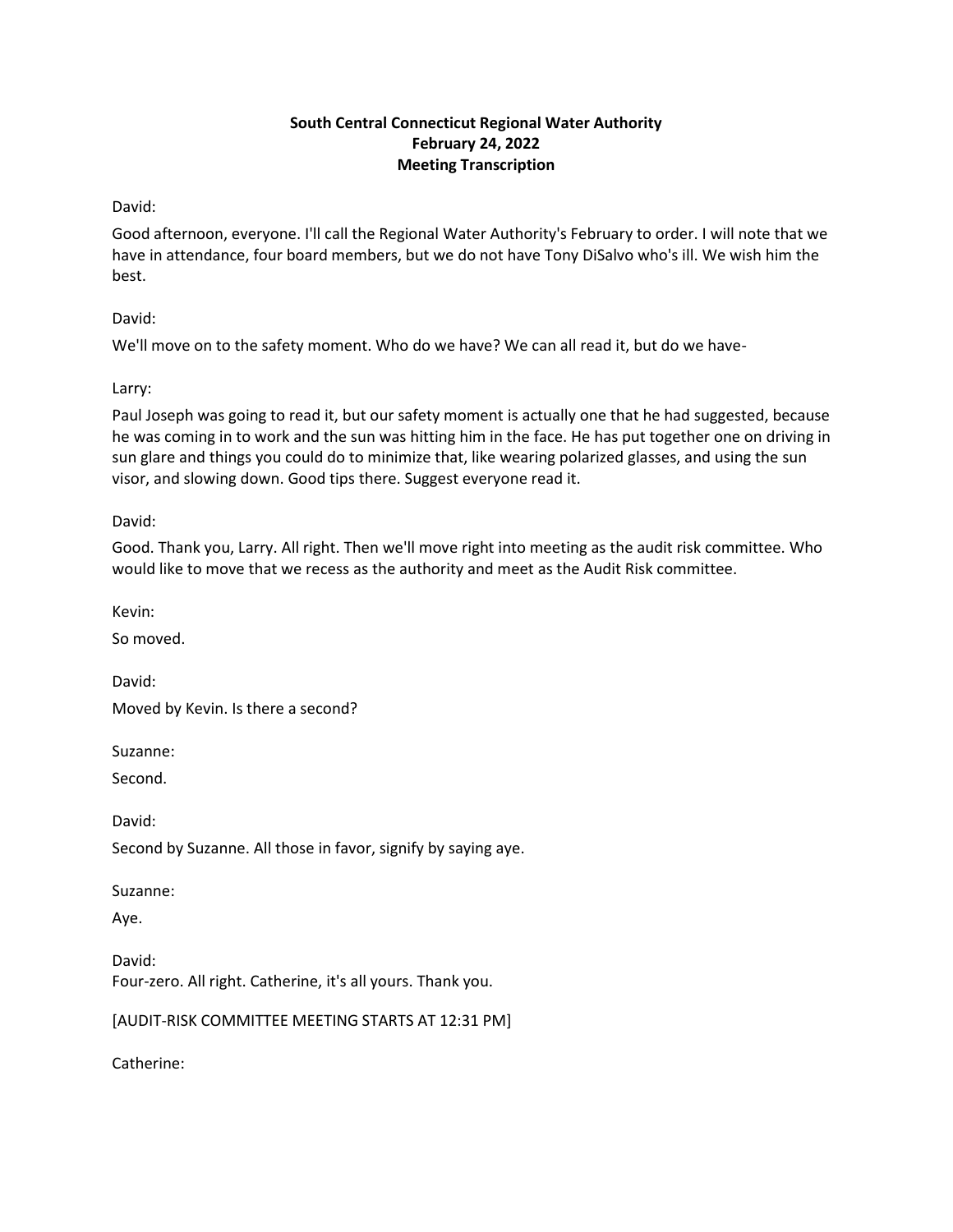Good afternoon, everybody. The first thing we'd like to talk about today is, get an update on our cyber security. Let me quickly introduce and then we can move into an executive session. Michael Steinmetz, is that correct?

Mr. Steinmetz:

Mike Steinmetz. Yes.

Catherine:

Okay, Mike is a Security Advisor and Principal at Digital Executive Limited. My colleague, Rick Fontana from The City of New Haven heads the city's Office of Emergency Management and Homeland Security. I'd like to entertain a motion to go into executive session for the purpose of discussing security strategies related to cyber security.

Kevin:

So moved.

David:

Second.

Catherine:

We moved and seconded the discussion. All in favor indicate by saying aye.

Group:

Aye.

[AUDIT COMMITTEE MEETS IN EXECUTIVE SESSION FROM 12:32 PM TO 1:16 PM]

Catherine:

All right. The next item on the committee agenda is related to the plan of audit. Rochelle, would you like to introduce our guests?

### Rochelle:

Sure. We have Ron Nossek and David Flint. They're the partner and the manager that's on the engagement. They were also on the engagement last year. They'll be giving you a date regarding the process that's going to be used for fiscal 2022 year-end audit.

Catherine:

Okay. So, this is the second audit following the acquisition of BlumShapiro by CLA?

Rochelle:

Yes, it is. It is the first audit, is my understanding that's going to follow, fully the CLA methodology.

David Flint:

That's correct.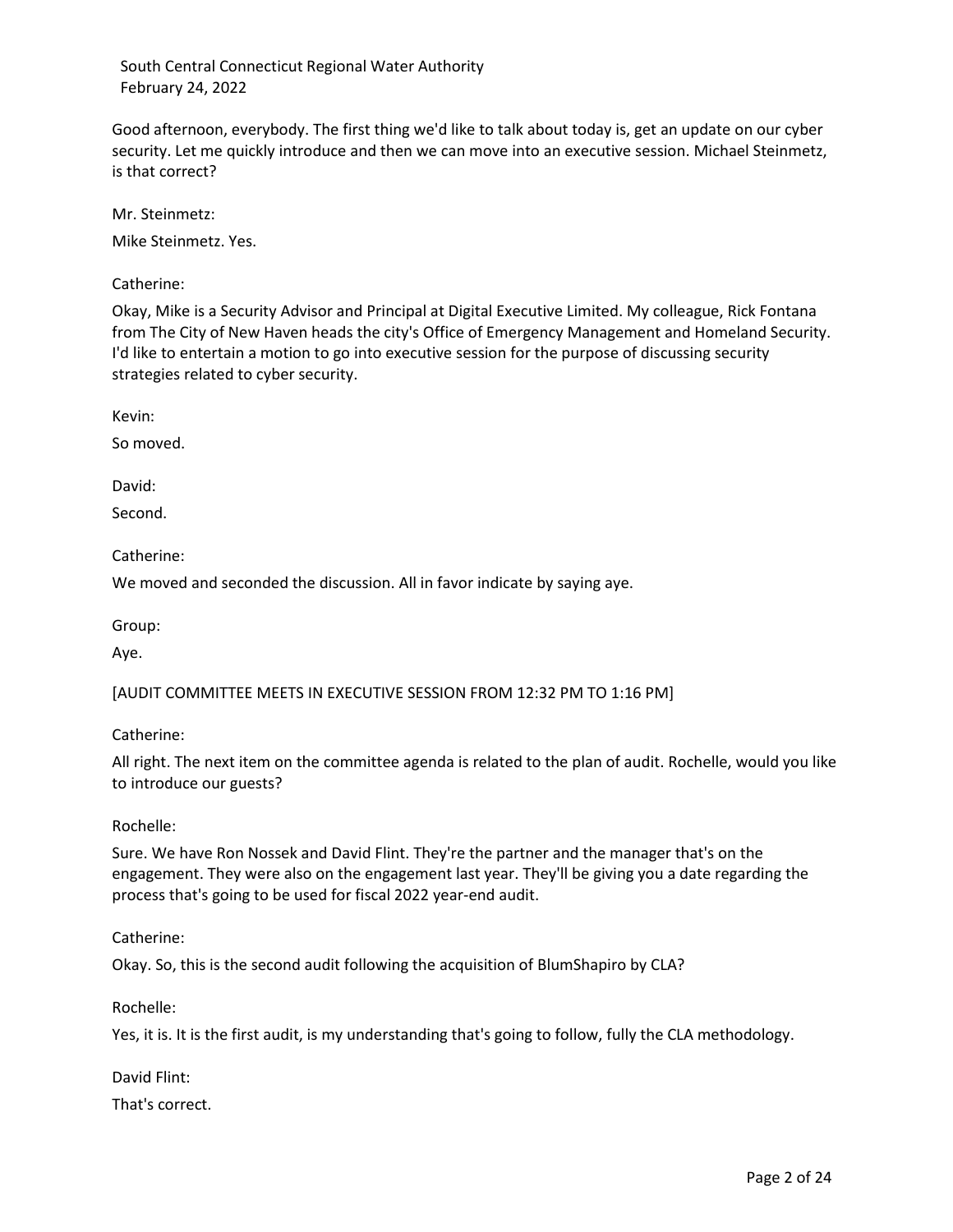Rochelle:

Last year was a bit of a transition year.

Catherine:

Thank you.

Rochelle: Okay. Ron and Dave, take it away.

## Mr. Nossek:

Hi, everybody. It's good to see you. You did receive, I see it up on screen now, our communication. This is the template. This is a little bit different from the very beginning, relative to what you may have been used to see from BlumShapiro. This is the correspondence to those charged with governance, to be communicated to you during the planning phase of the engagement.

## Mr. Nossek:

For the most part, what this goes through, and I'll summarize it very quickly for you. It really is solely about CLA's responsibilities, your auditor's responsibilities under general accepted auditing standards and generally accepted governmental auditing standards relative to the performance of our engagement that we've contracted to perform with you.

## Mr. Nossek:

Its relevance, really is to the financial statements, and the process of identifying and assessing the risk of material misstatement to the financial statements and the fact that our audit plan is developed based off of the identification and assessment of those risks. Then also, relative to our responsibility under governmental auditing standards, to the internal control system that is relevant to the financial reporting process of the authority.

## Mr. Nossek:

In the case of the internal control, if there are any significant deficiencies or material weaknesses relative to internal control, we will communicate those to you in a written communication at the end of the audit engagement.

### Mr. Nossek:

We will, probably if there's any, or not probably, if there's anything of real significance that comes to our attention during the performance of our procedures, we'll reach out to you immediately, relative to something of that matter. If it's general in nature, if you will, it may just wait until the end of the engagement, prior to issuance but during the wrap-up phase.

### Mr. Nossek:

Timing-wise, we're scheduled right now to be out there, begin our work on April 11th. As Rochelle clarified, this is the second audit, if you will that, the audit opinion will be on CLA letterhead, but we are under full CLA audit methodology for the first time since performing work for the authority.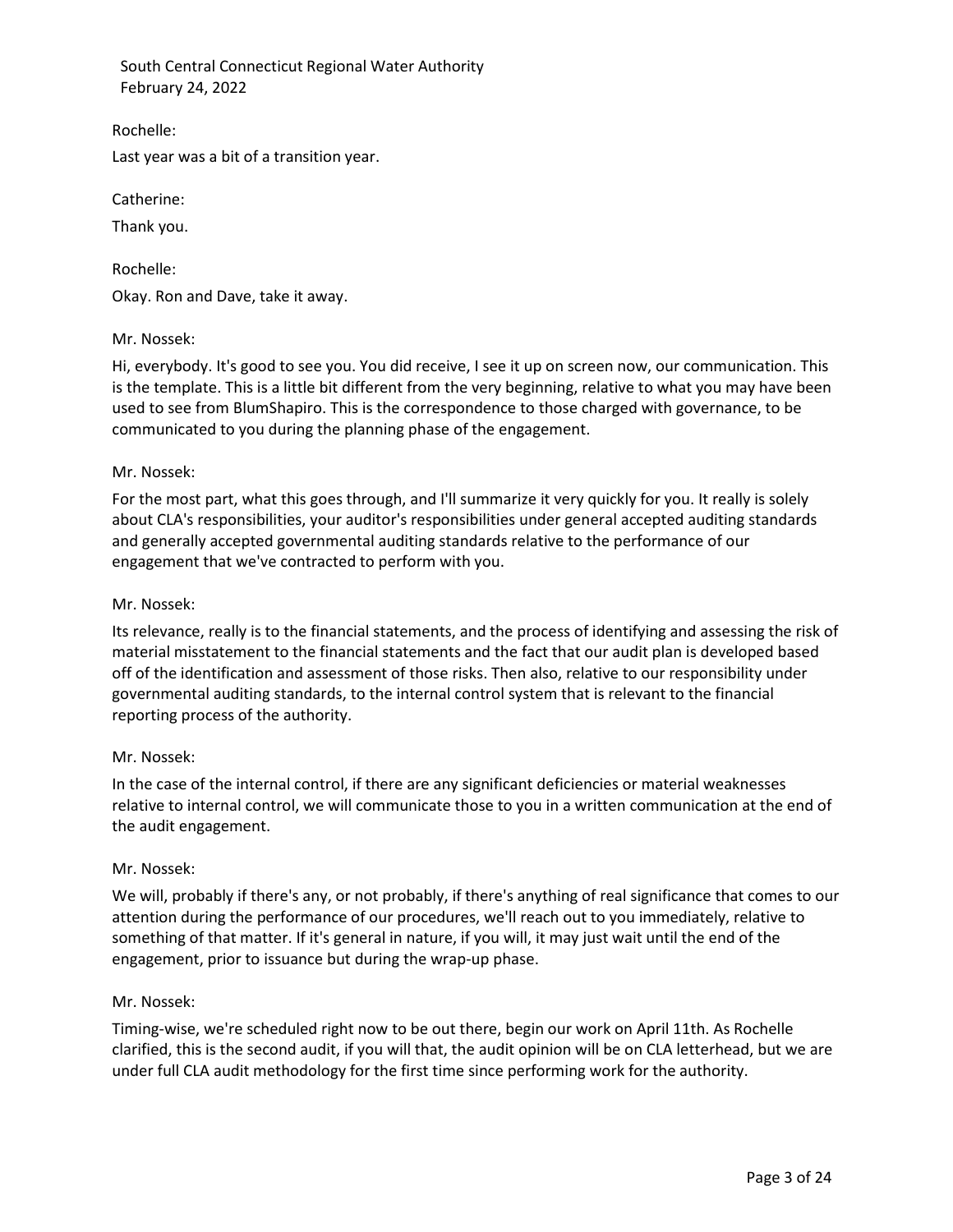## Mr. Nossek:

Last year, due to the timing of the engagement, we were grandfathered into BlumShapiro methodology, to be able to utilize BlumShapiro methodology. This year, that will not be the case. You will, and I guess when I say you, more focused towards management. You will see quite a few changes relative to the work we're doing and the work we have to do.

### Mr. Nossek:

Perhaps areas of focus, although they shouldn't change all that much relative to where we're going to focus the bulk of our time, but one of the things that we used to integrate into this communication with you, with the board was our fraud risk inquiries to those charged with governance.

## Mr. Nossek:

In this meeting, I don't want to cut off, if there's any communication that you would like to convey to us right now, relative to areas that you think are important for us to look at, or if there are any concerns relative to fraud, be it actual, or perhaps considered an area of weakness, certainly you can communicate those to us today.

## Mr. Nossek:

We will reach out to the board chair and actually have an interview with the board chair as well as this committee chair in order to go through a formal fraud risk inquiry with you. It's probably 20 to 30 minutes worth of time depending on what percolates up from that conversation.

### Mr. Nossek:

That will be something that's a little bit different. We may, although we haven't made a final decision on this, but we may send related party inquiries out to certain board members as well, as part of our audit process. That will be something that's a little bit different than what you're used to.

### Mr. Nossek:

What I would respectfully ask is if communications of that nature do come to you that, you turn them around and get them back to us as quickly as you can. Most of them are in written form, but if you feel it would be a lot more efficient to your day and your responsibilities just to pick up a phone and talk to us about it, that's more than acceptable from our perspective. We just want to get a response from you, somehow, some way that we can document within our work product.

### Mr. Nossek:

One of the bigger changes that's down on the backside is the national review process. There's a group of folks. The acronym we use is NATG. It's the National Assurance Technology Group, our technical group. All of our audits go through a second review with them. That is a relatively large difference from what BlumShapiro did.

### Mr. Nossek:

BlumShapiro, we used to do what's referred to in the industry as concurrent review. So, another partner would look at it, but not necessarily someone who does technical reviews 24/7, if you will.

### Mr. Nossek: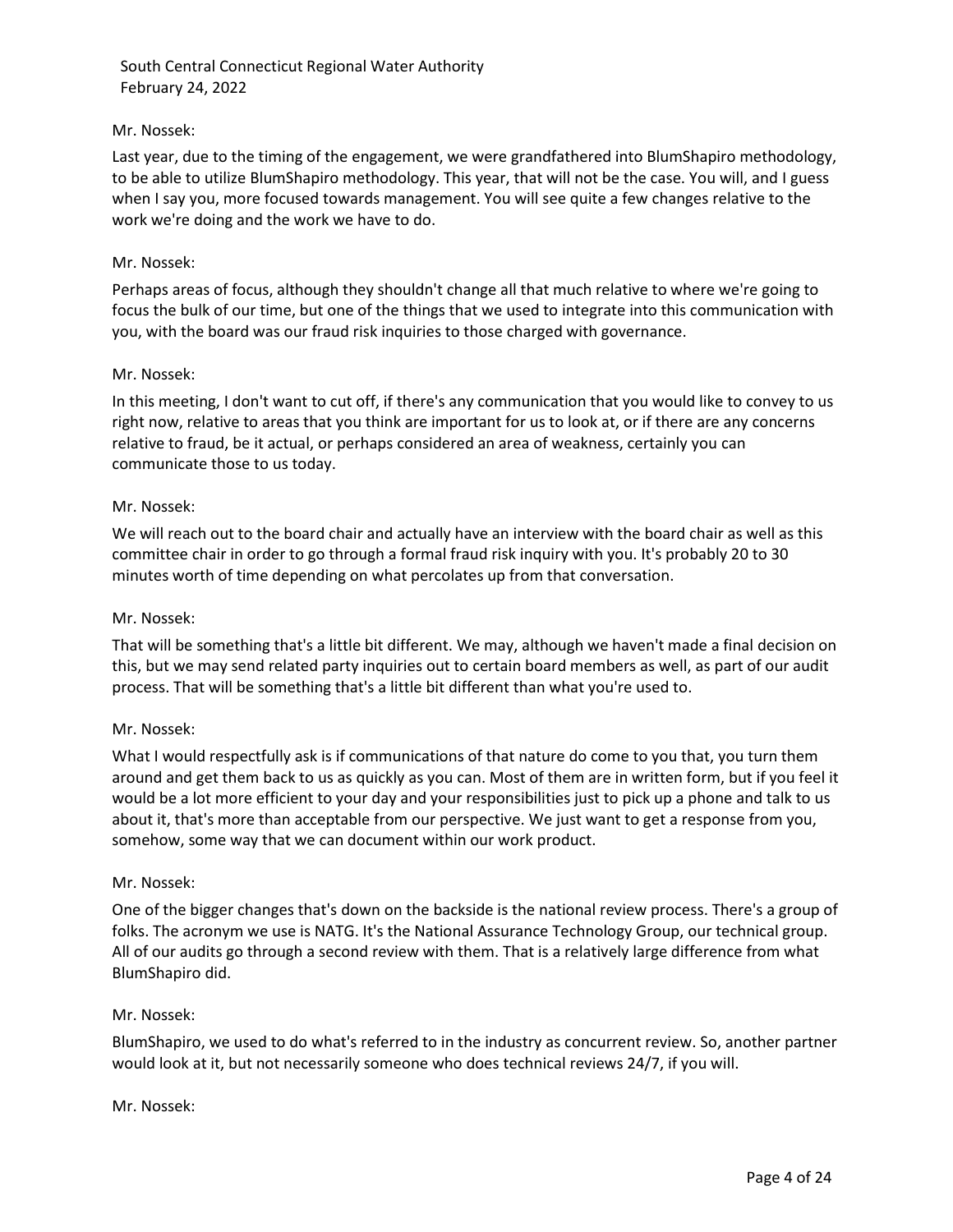That does, because it is a rather large group, and they've got some folks that do it, maybe 50% of the time as well when there's overload and they need to get some more people involved. To give you, I guess a frame of reference, right now, I believe they're promising or assuring us there's about a 72-hour turnaround from when we submit a job to tech review.

## Mr. Nossek:

BlumShapiro used to come back to us in a day. On top of that, the focus of the review extends into the work paper product quite a bit more than what Blum concurrent review did. The focus, typically at Blum wasn't just on the financial statements.

## Mr. Nossek:

I'm really telling you all this so that ... We have had this communication with Rochelle. It takes a little more time, from the moment in time when we submit to second review, to when we're ready to finally issue those financial statements. We're trying to plan that into our work schedule. Trying to feather that into, if you will, working with management, with Rochelle and her team because there's a certain timeline that they need in order to prepare for us.

## Mr. Nossek:

We'll work together and we'll communicate a lot, but I guess I just want to forewarn you that timing might get tight down the back end. That's what we've been experiencing, but we'll do everything we can to meet the deadlines that we have committed to.

## Mr. Nossek:

Then finally, just from the perspective of risk areas that, perhaps ... Not perhaps in this case, but are new to the Authority is based off of the acquisition activity that has taken place. There will be some additional work we're going to be doing, relative to that transaction and/or those transactions, if anything else transpires between now and the end of the fiscal year that is unique, relative to what we've seen or what I've seen in my time with you.

### Mr. Nossek:

One of the things that we will need to do is that, that is an area, a transactional area that will have to go through our national office as well. That will be Rochelle, I guess. I'm really, I guess, giving you the heads-up on this.

### Mr. Nossek:

That's going to be one of the first things that we're going to address when we get in to begin final fieldwork because at that point in time we're going to want to kick it to NATG immediately and get their clearance on it. If we need to tweak the work we've done, have plenty of time still left in the field, to be able to do that.

### Mr. Nossek:

Those are the areas I was just going to address with you today, relative to this meeting. I'll turn it back to you. If you have any questions, we're here to answer them. If not, we're only a phone call away and always willing to take the call.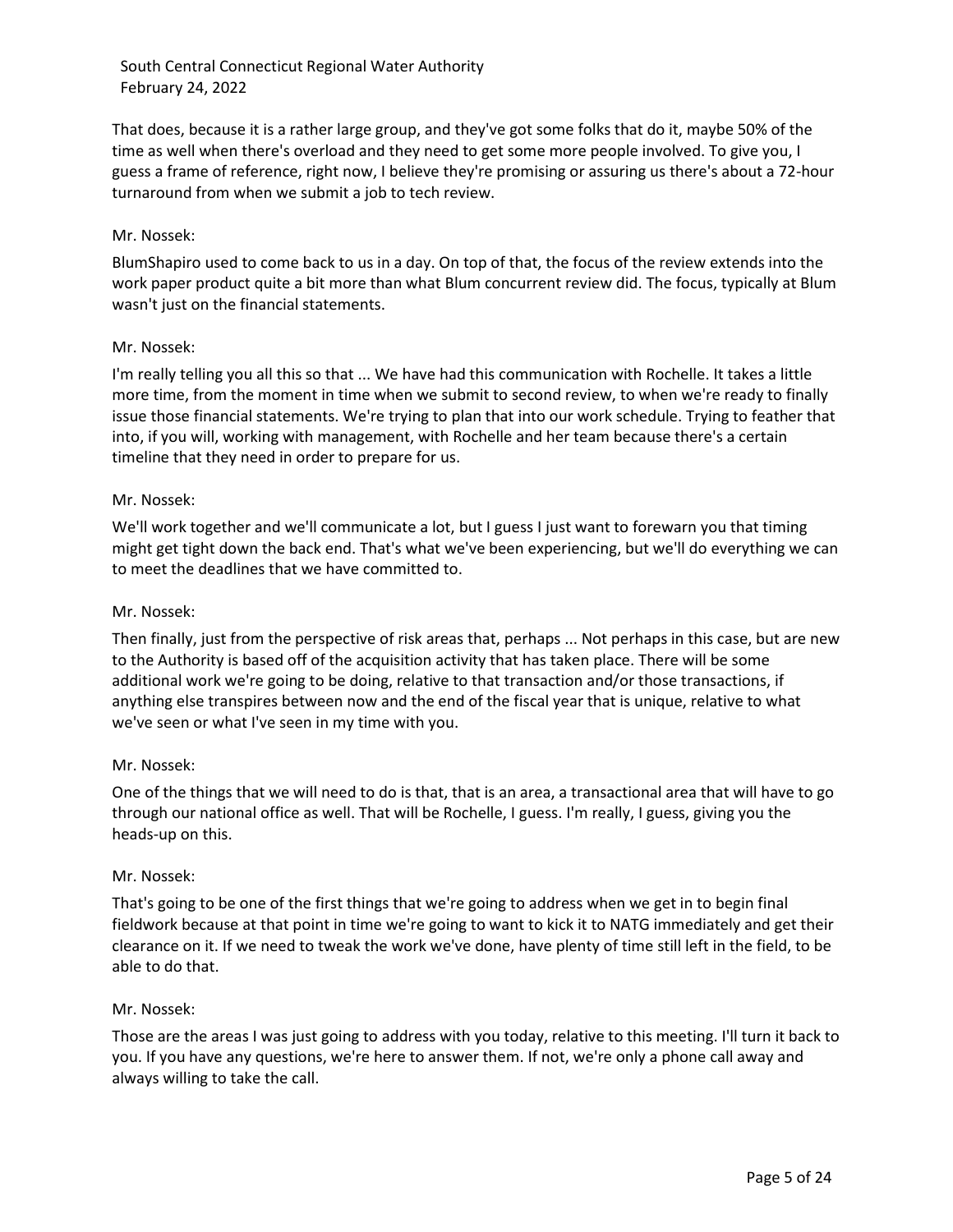Catherine:

Are there any questions concerning the audit plan?

Larry:

Ron, hi. This is Larry Bingaman.

Mr. Nossek:

Hi, Larry.

## Larry:

Any changes in regulations or standards that we should be aware of, or that you could be looking at our financials a little differently?

### Mr. Nossek:

No. There's nothing really significant in, so far as accounting standards. There is one GASB statement that's, year of implementation is the year that will be under audit, but it has to do with construction projects and the capitalization of interest during the course of that project. That's not a big deal. It's not that big of a lift.

## Mr. Nossek:

What you do have coming down the pike next year is the lease standard. That'll be something that we'll talk to you about on the exit meeting subsequent to the audit. I guess for now I would tell you that, that is a heavy lift. That standard is going to be a heavy lift to implement.

### Mr. Nossek:

CLA has some implementation strategies that we can assist you with. At that point in time I'll communicate what those are to you, and the decisions are going to be yours relative to, is it something you're going to do in-house or is it something that you're going to look to from an outside resource.

### Mr. Nossek:

Again, just the heads-up, so to speak is that it is a heavy lift. It's going to take some time to gather the information and evaluate the information in order to implement that standard.

## Catherine:

Any other questions for our guest? I see none. Mr. Chairman, I think we can ... Well actually, entertain-

David:

Well, you're the chairman. Why don't we move to adjourn the risk audit committee.

### Jennifer:

We have minutes. We're going to approve the minutes.

### Catherine: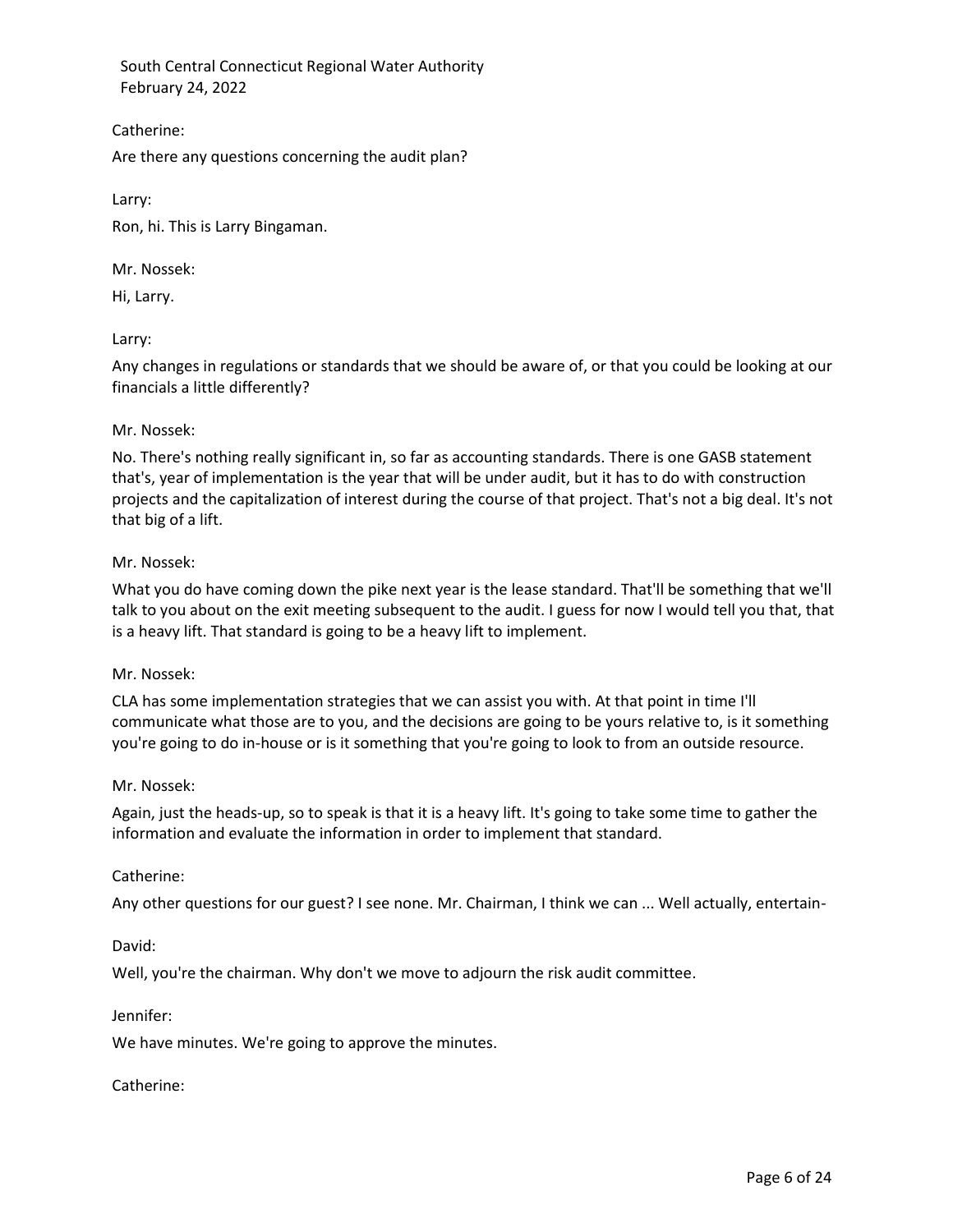Oh.

Rochelle:

Yeah. Thank you, Ron and Dave. We'll be in touch.

Mr. Nossek:

Okay. Thanks a lot, guys. Good to see you again.

Rochelle:

Thank you.

Kevin: I make a motion to approve the minutes.

Catherine:

I missed one thing. I'm sorry. Did I hear, motion to approve the minutes of the audit risk committee?

Kevin:

You did.

Suzanne:

By Kevin. I'll second it.

Catherine:

Thank you. All in favor.

Group:

Aye.

Catherine:

Actually, that was unanimous so that's fine. All right. That being said, I entertain a motion to move out of ...

David:

Adjourn this audit risk and then reconvene as Authority. I'll move that if that's all right?

Catherine:

Okay.

Suzanne:

I'll second it.

Catherine: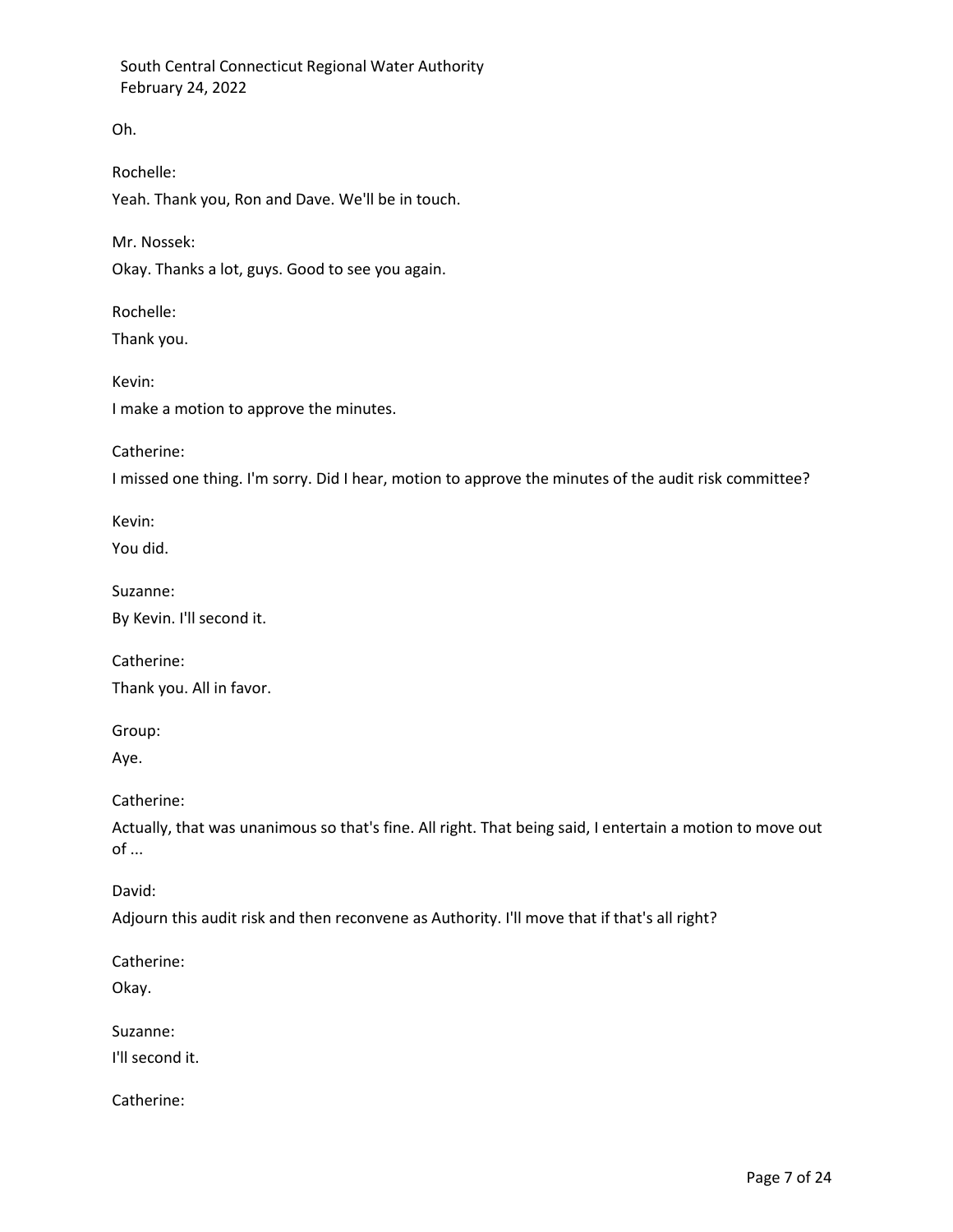All in favor.

Group:

Aye.

Catherine: Aye. Did you vote, Kevin? I'm sorry.

Suzanne:

He did.

Catherine:

Yeah. That was for. All right. That concludes the meeting.

## [AUDIT-RISK COMMITTEE MEETING ADJOURNS AT 1:29 PM]

David:

All right, so we are back as the Authority. Thank you, Catherine. Very good meeting. We had a lot going on there. I'm sorry, Suzanne, I talked over you. Sorry.

Suzanne:

I said the same thing you did. Thank you.

David:

Oh. Okay. All right. Now we're back to the Authority meeting and we are on the consent agenda. Are there any items you need clarification on, or you would like to remove?

### Suzanne:

I'd like to make a motion to approve the consent agenda as listed.

David:

All right. Is there a second? Any points of clarification or discussion? Seeing none. Sensing you're all ready to vote. All those in favor, signify by saying aye.

Suzanne:

Aye.

David:

I heard four ayes. All right, so now we're into finance. Rochelle is going to give us a rundown of sodium hypochlorite tank replacement.

Rochelle: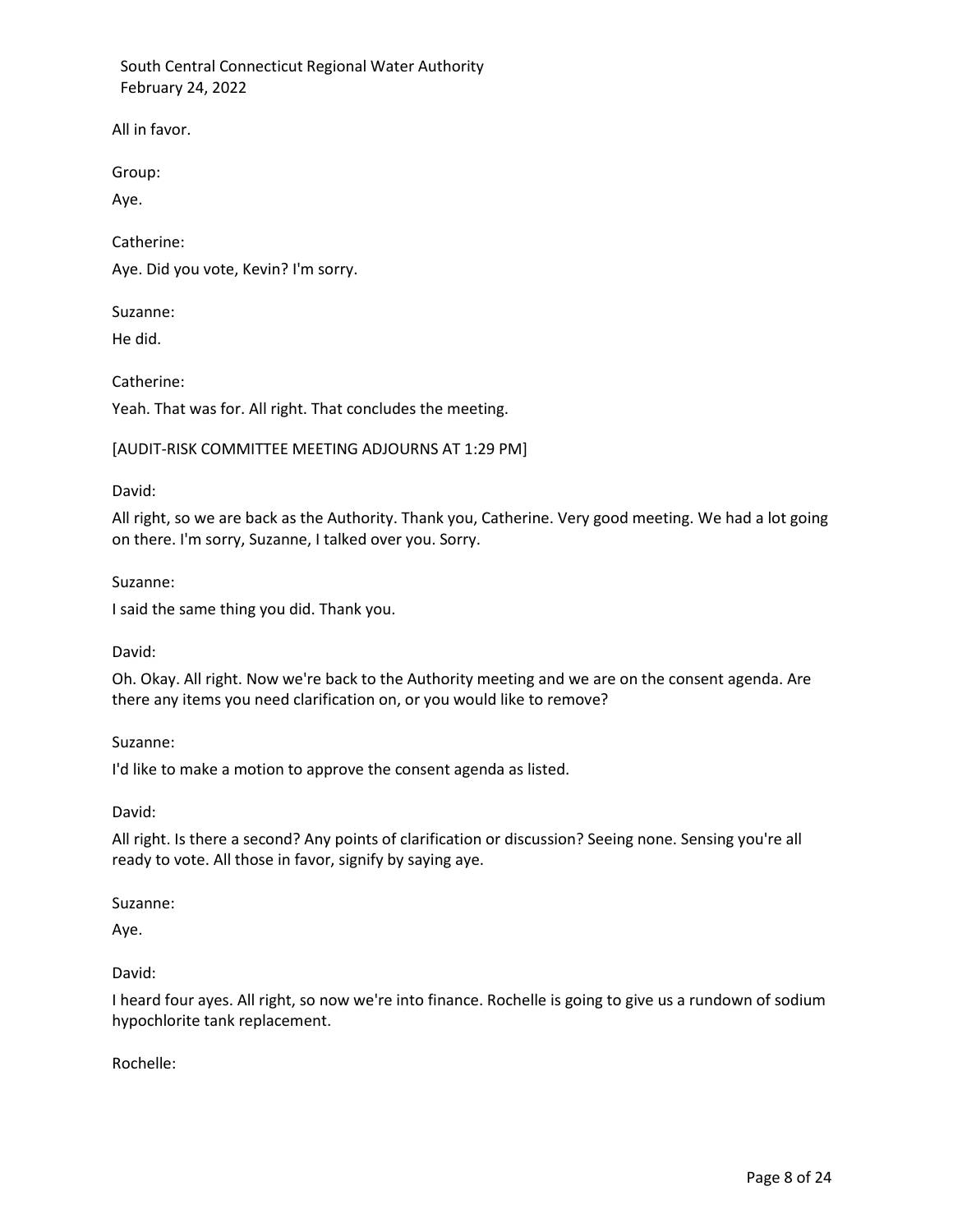Yes. This is actually a critical project that we need to be able to fund for fiscal '22 as well as fiscal '23. What you see here, and this is due to the dollar value that this is before you. We have an amendment to move \$500,000, and the funding is across multiple projects into this critical project. It's a Lake Gaillard treatment plant.

David:

Do we have questions or comments? All right. I believe we have amendments in here that we need to move forward with?

Rochelle: Yes, there is a resolution.

David: At the bottom there, right.

Rochelle:

The bottom?

David:

Okay. Who would like to move that? Don't all be shy. All right, Kevin would like to move that. Who would like to second it?

Suzanne:

I'll second it.

David:

All right. Two seconds. All right, very good. Any further discussion?

Rochelle:

Thank you on that.

David:

All right. Then we'll vote on that, and all those in favor, signify by saying aye.

Suzanne:

Aye.

### David:

I heard all four votes. Thank you so much. All right, so the type B contingency with the West River.

Rochelle:

Yeah. This is actually an amendment to move money across, actually four projects. The two biggest ones being The West River Treatment Plant as well as the Derby Tank, to put aside money within our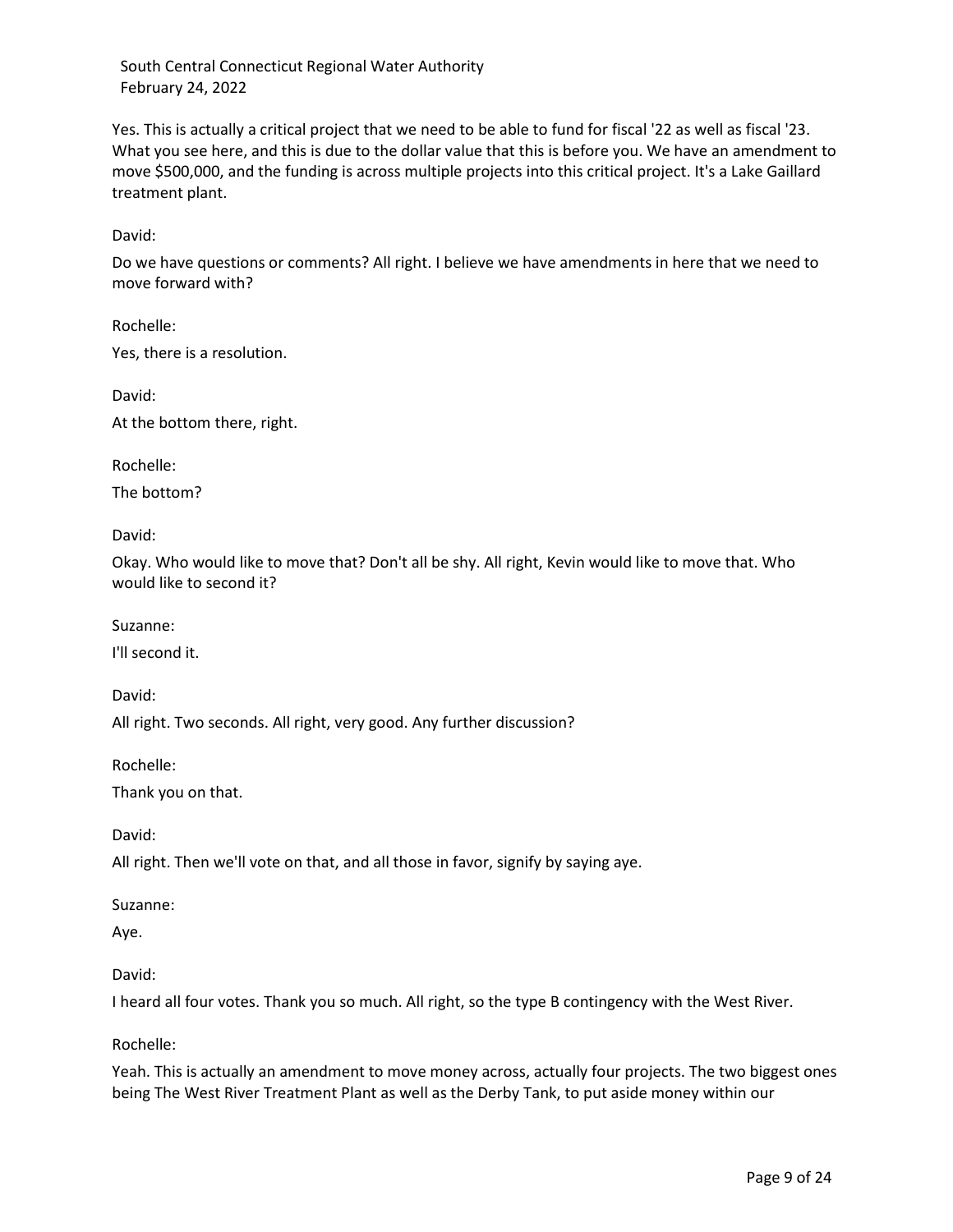construction fund for these particular projects. The Derby Tank, I believe you're aware is being influenced by some of, I'll call it the legalese in the proceeding.

## Rochelle:

The West River Treatment Plant is being influenced, really through delays in the global supply chain and issues, as well as the two other projects. This paperwork would facilitate us moving just a little over \$7.4 million into our contingency.

## Rochelle:

By doing that, what we will end up doing is we would carry that over through our carryover process next year and reallocate it back to these critical projects that do need to proceed. What it does from an actual perspective is, we really will be putting the money aside within our construction fund.

## Rochelle:

We think that's the prudent thing to do, to save that money for this critical project especially in light of what you saw when we presented the model. Some pretty significant capital spend years in '24 and '23 and even into '25. This recommendation is to, basically put aside money for these projects. We think, again that it's a prudent way to handle the supply situation as well as this situation with the Derby Tank.

## David:

Folks, any questions or comments? Pretty straightforward, I guess. Would someone like to move this motion that's there?

Catherine:

I'll move the approval of the amendments as described.

David:

Moved by Catherine. Is there a second?

Kevin:

Second.

Suzanne: I'll second that.

David:

Seconded by the two remaining members [inaudible 00:21:46].

Suzanne:

It takes a minute to get your mic off, so you-

David:

I understand. Sure. All right. Any further discussion? Seeing none. You're ready to vote? All those in favor, signify by saying aye.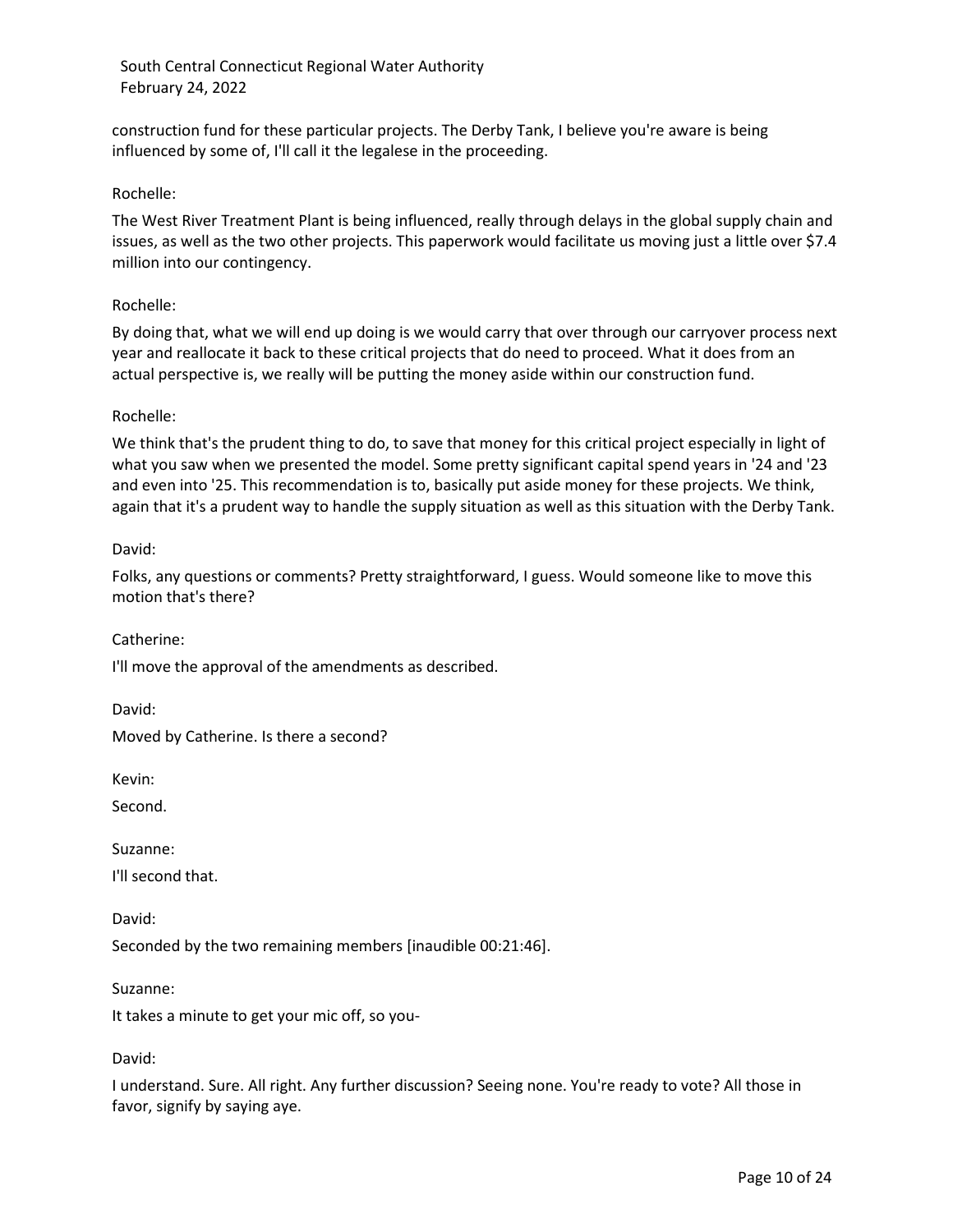Kevin:

Aye.

Suzanne:

Aye.

David:

I heard four votes. Good, we are unanimous with that. Now the third item within this area is the project loan obligation, which these we come pretty standard with, which are really good because they indicate we're getting grants and loans at reasonable rates. That's helpful. Rochelle.

Rochelle:

Great. Yes, thanks for that introduction. These are two projects that we're now ready to go forward to the last stage of the loan agreement, the subsidy, the project loan agreement. We are expecting that these projects will close on the fifth, so we're really working with those involved in the signature process.

## Rochelle:

I will say, we are finalizing the exact amounts with a DPH, but we are expecting for these projects to get, I would say, at least 20% and probably a little bit more than that in grant money.

## Rochelle:

Just a little bit of a refresher, this will be our 11th and 12th loan and grant. We currently have 10, and excluding these two new loans and grants, we've gotten 3.8 million. Actually, a little bit over that in grants since we started to work with DWSRF.

### Rochelle:

I'll also add that we have, I think, a really good relationship with them. They're working with us, as well on coordinating with WIFIA for the dam projects. I think, a good working relationship.

David:

Good. All right. Any questions or more discussion? All right. Who would like to move this motion?

### Catherine:

I move approval of the ... Before I do this, are you looking for approval of one resolution at a time, or both?

## Rochelle:

It's written for both together, so-

### Catherine:

Kind of, what I thought. Just wanted to confirm it. Okay, I move approval of the resolutions for the project loan agreement.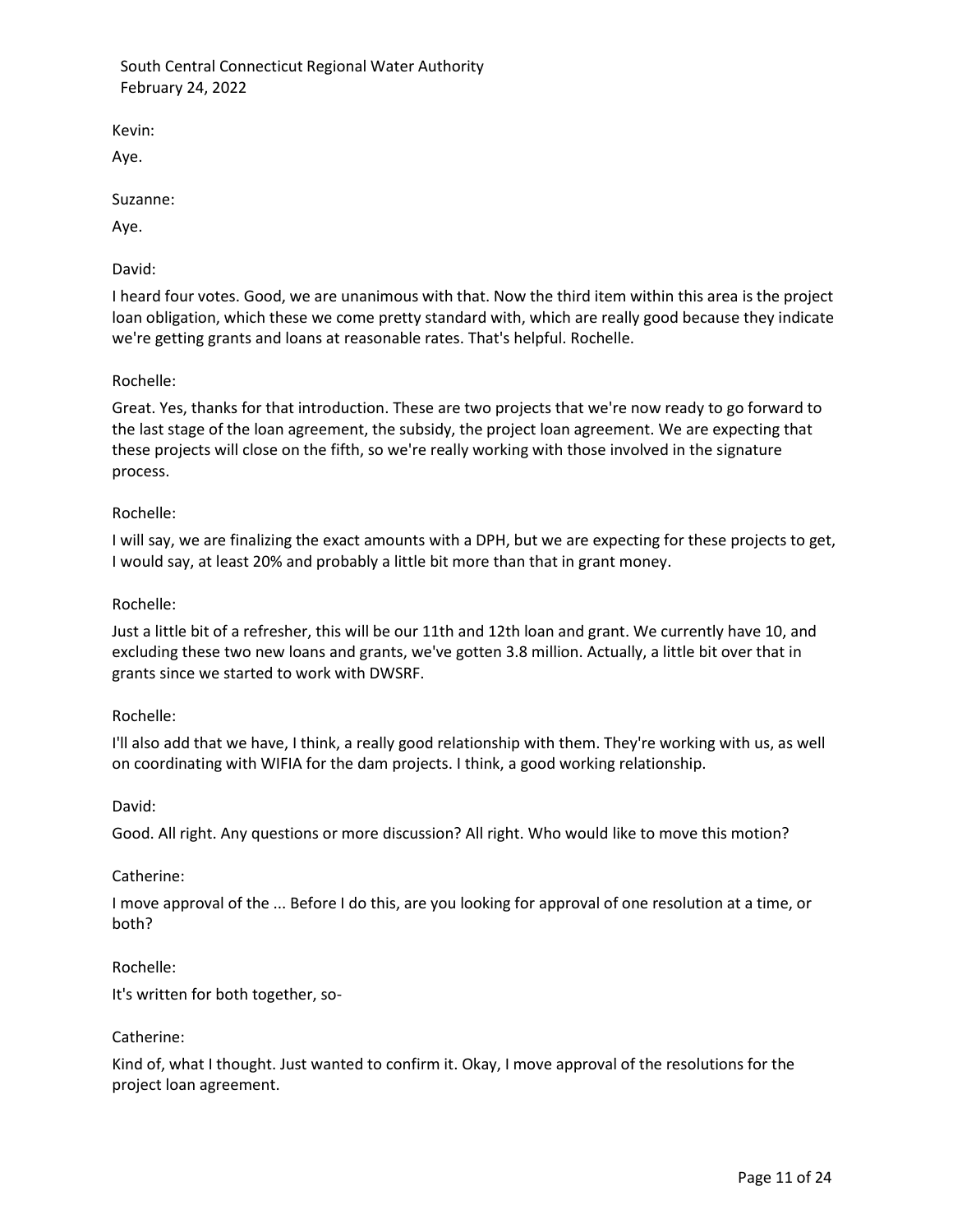Kevin:

Second.

David:

Seconded by Kevin. All right. Any further discussion? All those in favor, signify by saying aye. Aye.

Suzanne:

Aye.

David:

Passed unanimously. That's great. Thank you.

Rochelle:

Thank you.

Prem: David, you're on mute.

David:

Sorry. All right. Next item is reports, our RPB committee meetings, and we'll go in order shown here on this place. Finance committee. Tony's not here, but they had two items on their agenda. Larry, you were there, right, or Rochelle was there because she gave a report. Would you folks like to report on it? I was not there.

Larry:

Sure. Rochelle can go ahead since she reported at the meeting.

Rochelle:

The key topic, the special topic was an updating of the finance committee on our refinancing. We shared the savings that we had gotten on our two recent refinancing as well as a perspective on what we've gotten over the last five years. We will be presenting that again at the consumer affairs meeting.

## David:

Okay. The other item on the agenda, which I was pleasantly surprised to see and very appreciative was the fact that the committee recommended an increase in our compensation. Generally, they don't do it two years in a row, but last year had been done as a one-year equivalency. They generously thought they would really visit the issue, and unanimously recommended to the full RPB tonight, an increase in our compensation as well. I thank them for that consideration and we'll see how it goes tonight.

David:

All right, so the next item would be land use committee. Catherine, did you attend that?

Catherine: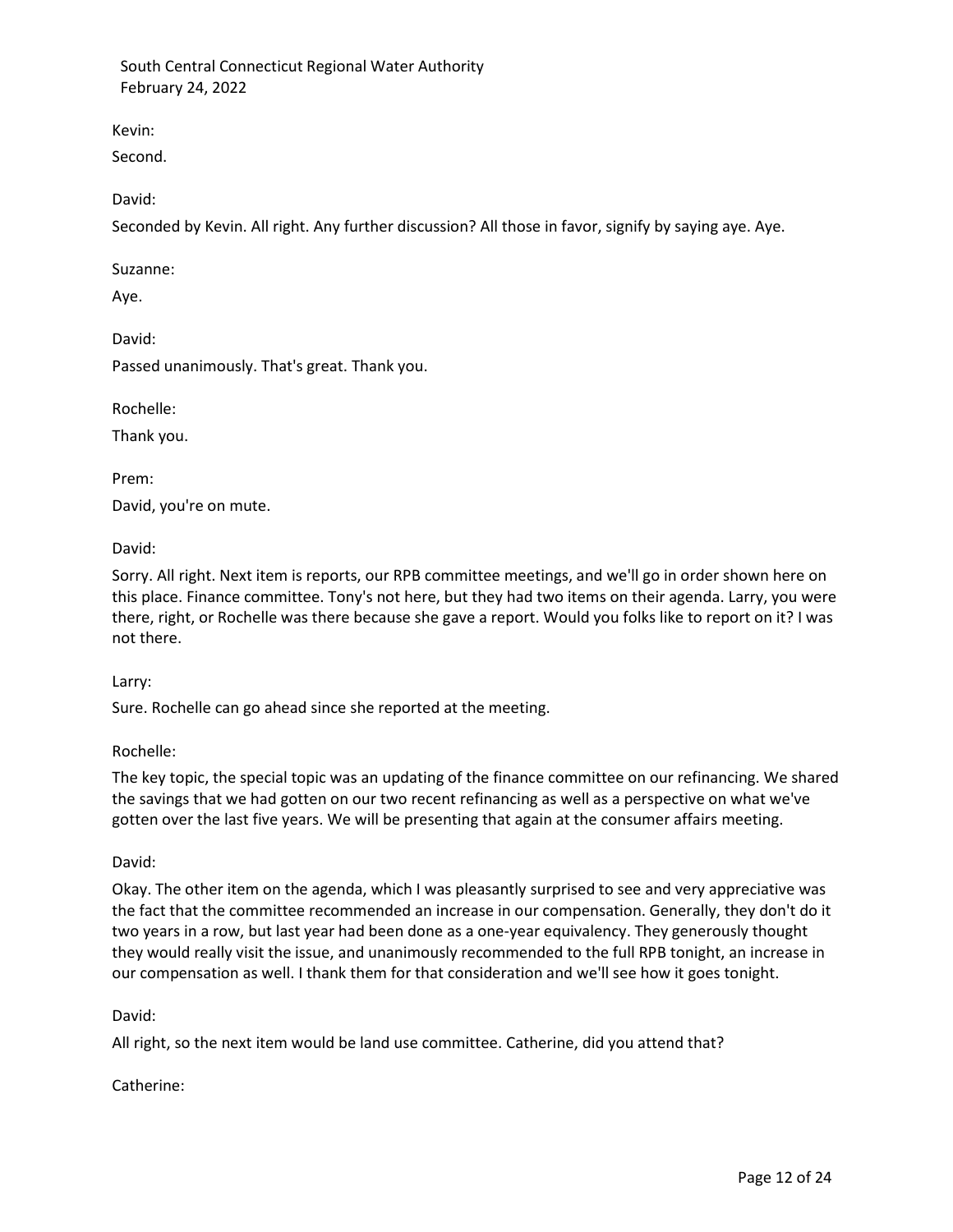I did. The land use committee started up, obviously with the safety moment which addressed heart health because it was heart health month, February. There was a really fascinating presentation made by one of the people who has a permit to conduct research on RWA land. It's a very interesting report on how he researches beetles.

## Catherine:

The catching of them was a little bit odd, at least for me, but the most interesting thing is, of course the land use committee asked, as this gentleman said, more questions than anybody that has taken his class. I thought that was very interesting.

## Catherine:

As usual, John Triana presented a very comprehensive report, the highlights of which would be that our reservoir levels are at 87% as of the end of January. A lot of that was due to significant rain that the region has experienced. The property in Hamden that has been of interest for a while, at 95 Ives Street has been now sold, which I think Larry updated us on that as well.

# Catherine:

Some interesting things going on with respect to recreation. Although permit holders are down, there continues to be some activity there. There are a couple of new aluminum boats for the fishing season, for Lake Saltonstall. There are also additional activity permits on the property.

## Catherine:

There are so many things. It's really difficult for me to pick which are the most interesting. If anyone has any questions, I'm happy to respond.

## David:

I've to read the minutes now. You've piqued our interest.

## Catherine:

Well, their land use committee is always very interesting.

## David:

Yes. It is. Yeah. All right. Very good. So consumer affairs is not meeting till next Monday, so we will hold off, I guess because of the holiday this past Monday. We will move on.

## David:

Well actually, the next item on the agenda is strategic planning. Would we like to take a 10-minute break before we go into strategic planning and then the updates and all? Why don't we do that. Let's take a 10-minute break until 1:55. All right? Shortly.

## David:

All right. Suzanne, are you there? I see you're connected. Okay. Suzanne? Well, it's 1:55 so we can at least get started with ministerial acts like the minutes. All right. We are back as the Authority, and I'll entertain a motion to recesses the Authority to meet as a strategic planning committee.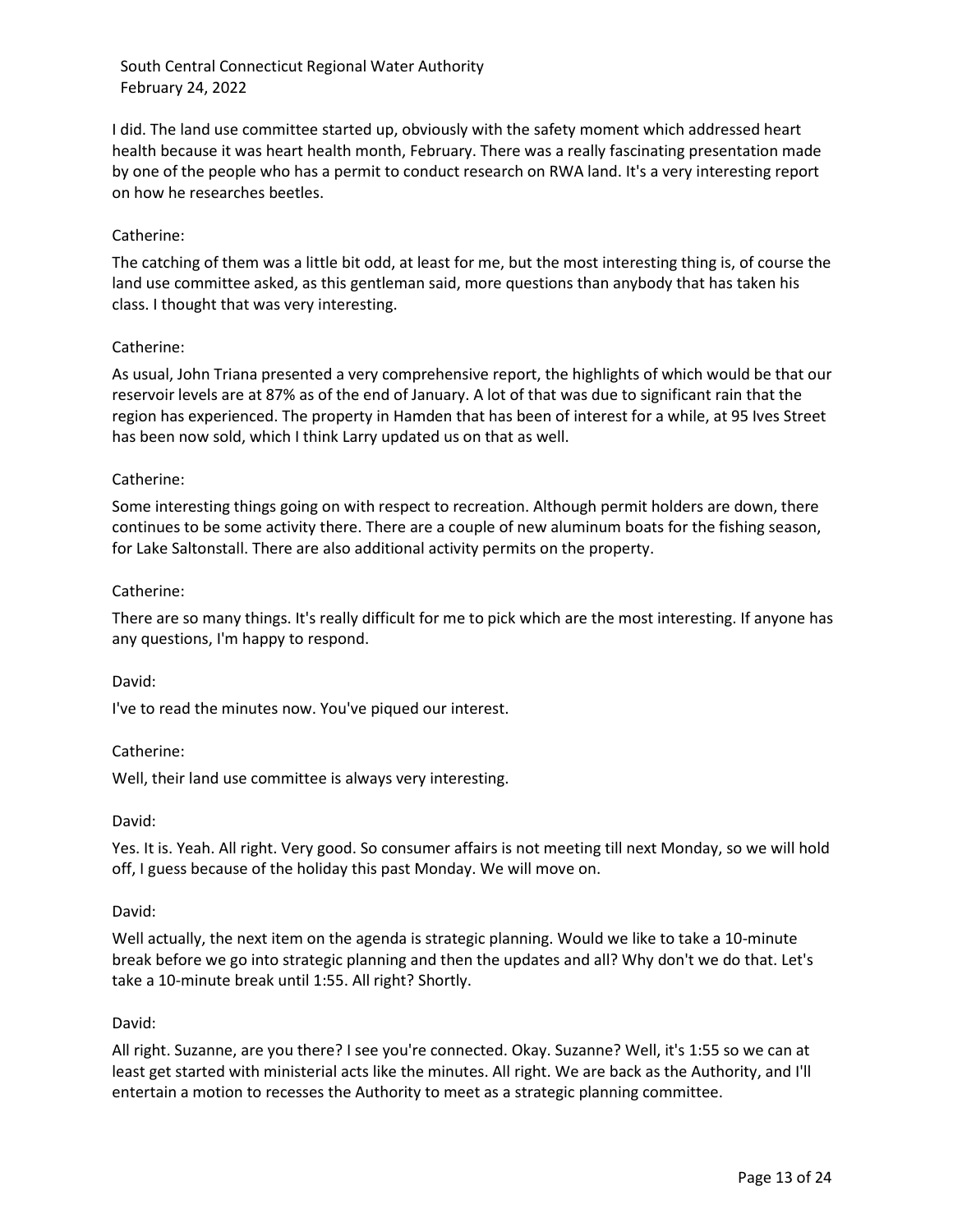Larry:

So moved.

David:

Is there a second? Second by Catherine. Suzanne, ah, there you go. Okay. All right. All those in favor, signify it by saying aye. Aye. Passes. We are now in the strategic planning committee.

[STRATEGIC PLANNING COMMITTEE MEETING STARTS AT 1:55 PM]

David:

All right. With that, I will ask for a motion to approve the minutes if we've all had a chance to look at them.

Suzanne:

I'll make a motion to approve the minutes.

David:

All right. Moved by Suzanne. Who would like to second.

Catherine:

Second.

David:

Seconded by Catherine. Any discussion? All those in favor, signify it by saying aye.

Group:

Aye.

David:

Aye. Passes unanimously. We will move on to our work plan for the upcoming fiscal year. I'm sure it's going to be put up on display. Are there any questions regarding that?

Larry:

This is very similar to the work plan that was presented for fiscal '22.

## David:

We're consistent. That's good. All right. That doesn't require a action, but just for your awareness. Then we'll move into the meat of the meeting, which is the fiscal year strategic plan of initiatives and a preview of employee meetings. Quite a bit of interest, so that's good. Larry, I'll hand it over to you.

Larry:

Before I get into the actual discussion of the strategic plan initiatives, I did want to take a moment and introduce Donna Verdisco who is our new VP of HR and Chief Human Resources Officer. She's been on the job now, two and a half days and she's likened it to drinking from a fire hose.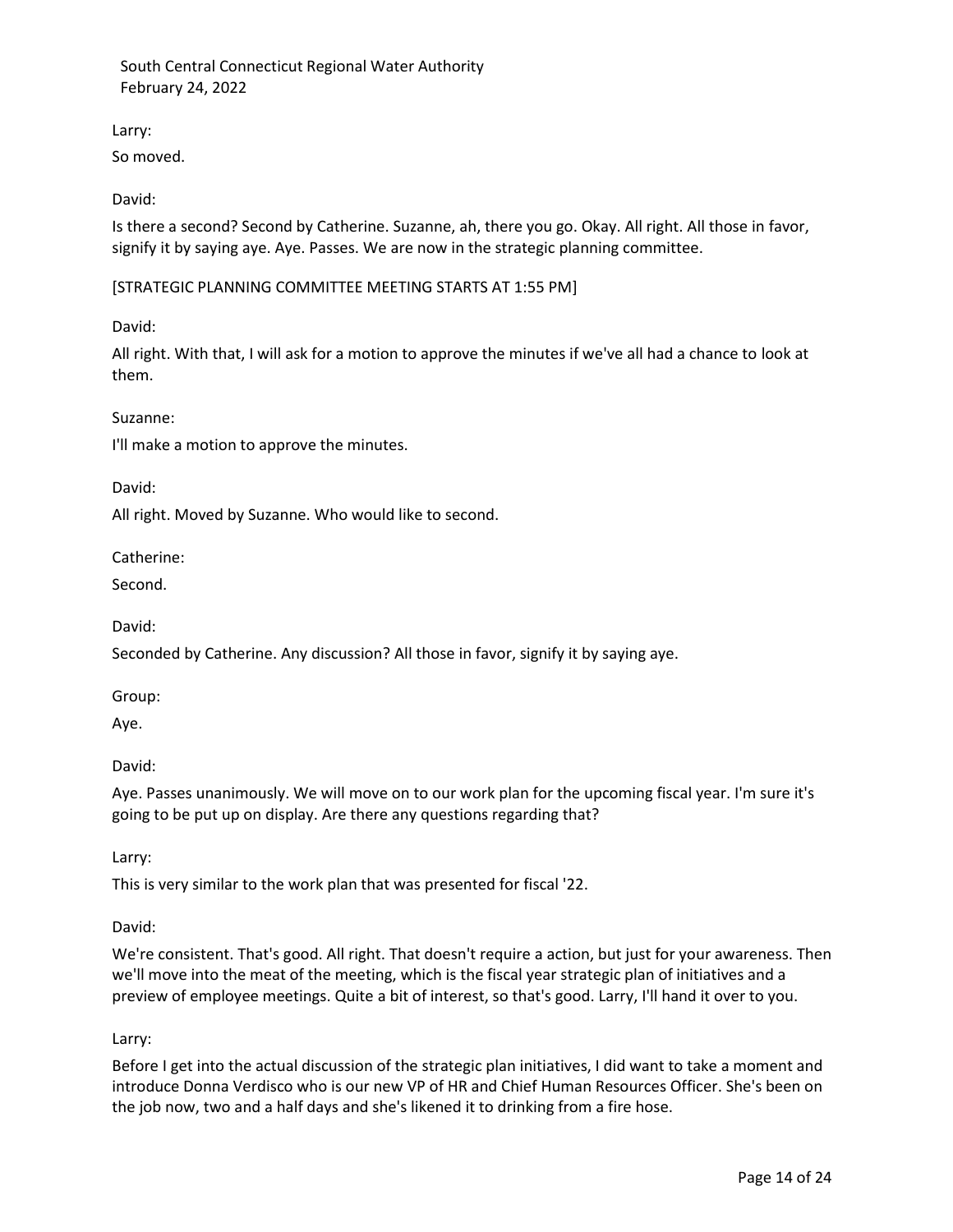## Larry:

I wanted to have her attend this meeting and have meet her because you will be hearing more from her as time goes on. Welcome, Donna.

Donna:

Thank you.

David:

Welcome, Donna. It's great to have you here.

Donna:

Thank you very much. Looking forward to working with all of you.

David:

Good.

Larry:

As you know, our fiscal '23 strategic planning cycle is underway, and we've been working on it for over a month. As we were beginning to formulate our fiscal '23 strategic planning initiatives under the four perspective of the balanced scorecard, we took into account the survey and focus groups that Andrea Hawkins and her group led as part of the DE&I roadmap.

## Larry:

There were three themes that came from those surveys. One, employees wanted to have the opportunity to share authority. Two, they wanted to collaborate in making decisions. And, three, they wanted the leadership team and other management within the organization to consider diverse perspectives.

## Larry:

With those three commitments in mind, we invited all employees of the RWA to provide input into our strategic planning initiatives for fiscal '23. We have done that two other times. One of them in 2018 and then one of them for fiscal '19 strategic plan, and had good representation across the organization.

## Larry:

For the past three Thursdays in February, the leadership team and directors of other departments worked together with the representatives of Leading Culture Solutions, Andrea's group and cofacilitated a series of strategic planning focus groups. We will have a total of eight of them. As a matter of fact, the final two are being held today.

## Larry:

We had about 90 employees sign up to participate in particular sessions, which is a good turnout because in the past we've had somewhere between 100 and 110. I think given that we're working more remotely now, I think having that kind of a turnout is very good. They've been participating in offering their thoughts and observations for our fiscal '23 strategic plan.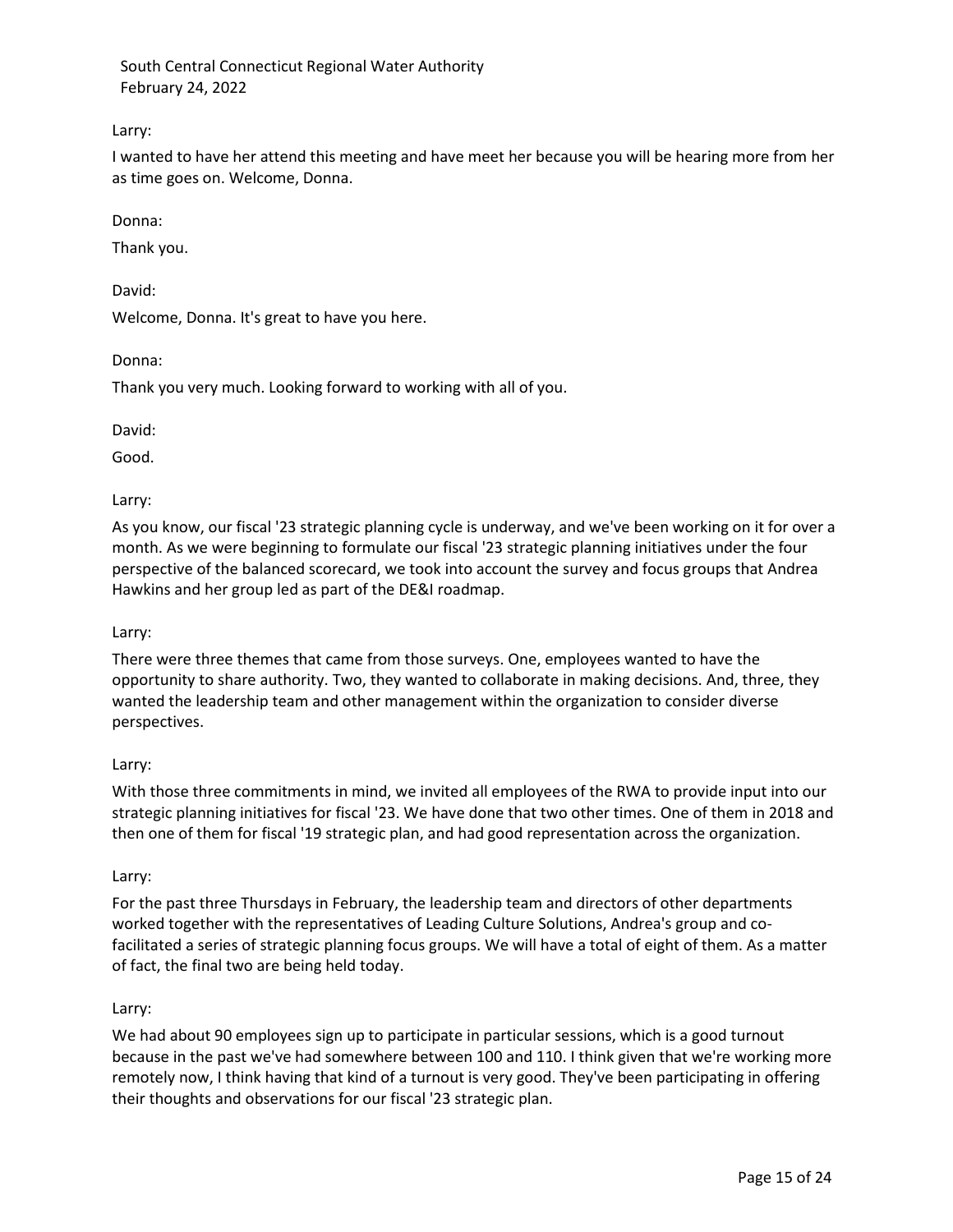## Larry:

Here you can see the list of the dates that the focus groups are scheduled. If you'll go to the next slide, Jennifer, this shows the four perspectives of the balanced scorecard on the left. Customers and constituents, employee, financial, and internal business process, and some of the actions and themes that are coming out of those focus group sessions.

### Larry:

In the external customer/constituent perspective, there was a suggestion that we provide a training plan for employees to understand the importance of accountability, and how they can provide outstanding internal as well as external customer service.

## Larry:

That can be things as simple as understanding what the timeline is for returning an email, or how long to return a phone call, as well as communicating to, either an internal or an external customer when you will be able to meet a commitment. If that date changes, keep that individual advised.

## Larry:

Another important theme in the employee section that came out was succession planning and crosstraining as well as the transfer of institutional knowledge of longer-term employees. Lots of discussion around those key areas and the need for the organization to do more, to not only develop employee skills and abilities, and knowledge, but to use that as a way to retain employees, and to ensure that we have adequate in-house resources to carry out all of the various initiatives.

### Larry:

We've been hearing a lot from employees that there's a lot going on at the organization. We've analyzed what we need to do about that issue. We have hired some additional resources as part of our budget, to help alleviate some of that stress. That was reinforced during the strategic planning focus groups.

### Larry:

Another item that came up around our commercial enterprise as a way to support the utility, and there was an emphasis on the four pillars of our commercial enterprises and why new business development is very important to the customers of the company, as you know, as a way to offset rate increases moving forward.

### Larry:

Then finally, under the process and project management, a lot of conversation around the need to have more effective and efficient project and resource management to help us execute on some very significant initiatives that are going on in the organization particularly along the line of business transformation. That involves using technology. Lots of conversation around the need to have adequate resources and more effectively managing large enterprise-wide projects.

### Larry:

The next steps in the process are Leading Culture Solutions will take all that input that the employees provided in the focus sessions and they will synthesize and present to the leadership team in early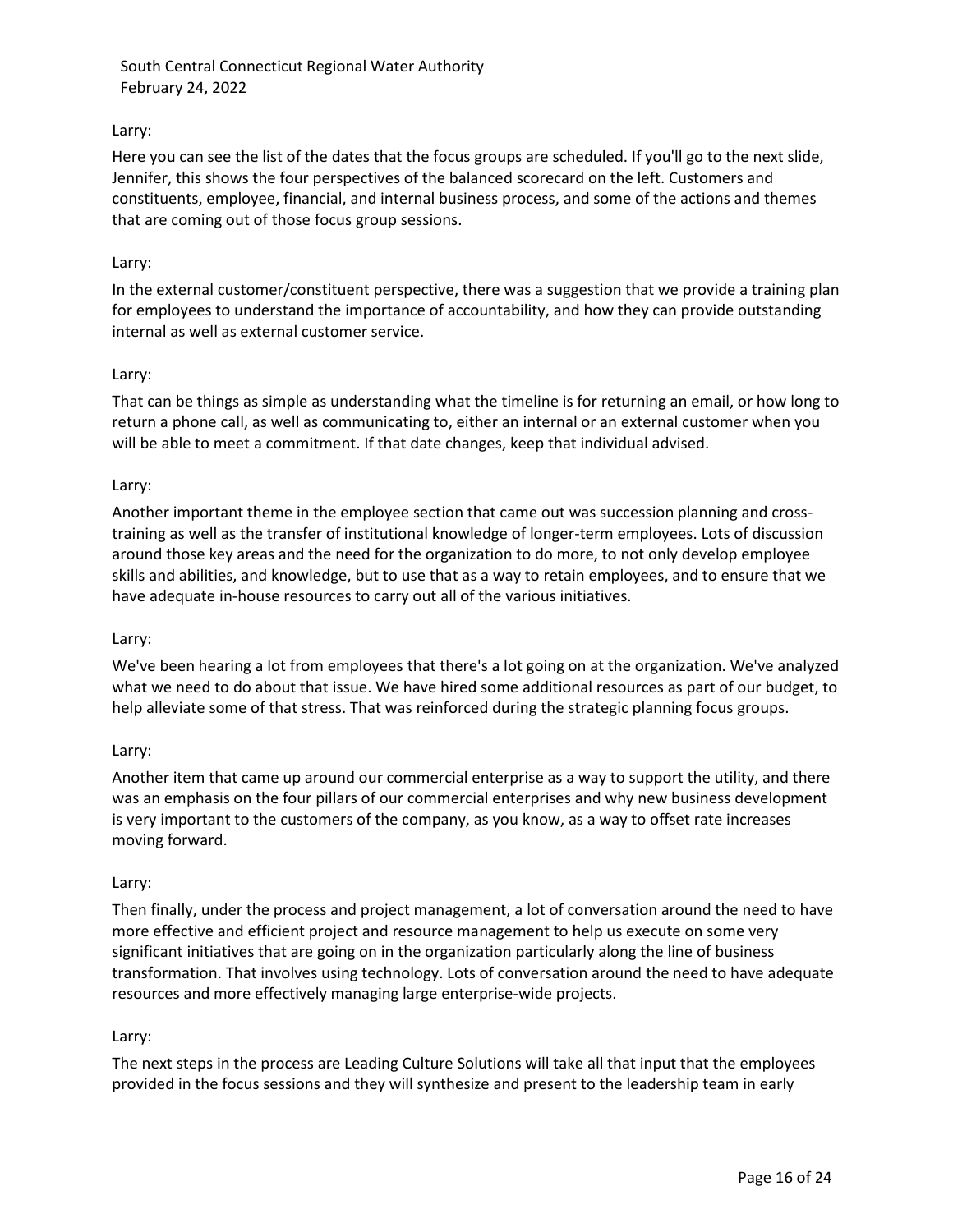March. We will take all of those themes and consider what will be included in the fiscal '23 plan, which will help us also determine the budgets that we'll need in order to execute those initiatives.

## Larry:

We did tell employees that even though they may not see their particular idea in the fiscal '23 strategic plan, to not be concerned because we will capture all ideas that have been offered and put them in an appendix. Even though we may not be able to pick a particular initiative for fiscal '23, we can certainly use that for the next fiscal year. If we find that we need to substitute one initiative for another, that could provide an opportunity to use some of those in the appendix as well.

### Larry:

Ultimately, the final fiscal '23 strategic initiatives and global metrics will be shared with you at the June meeting when we have the next strategic planning committee meeting. So we'll show you the results of not only all of that input, but what the leadership team decides, moving forward.

### Larry:

We'll also show an initial draft to employees in an all-employee team meeting near the end of March, so they can see the results of all their input as well before we finalize the plan. A bit of a preview of what's been happening for the past few weeks. Really some exciting thoughts and ideas are coming forward.

### Larry:

Great to see the level of engagement that we have from employees, and their willingness to offer ideas on how to guide the RWA's strategic plan for the next year. With that, I'll be glad to take any questions you might have.

### David:

I can't see you all at once so speak up. Don't be afraid. No? Okay. Thank you, Jennifer. Anyone have any questions regarding the work so far on the strategic plan for next year, and the update?

### Suzanne:

I just have a question, David. We had talked last time. Dennis made a presentation about putting together some metrics that help us identify things that we've already done to invest in our business enterprises, and how they're performing, and what indications of success there are.

### Suzanne:

Two, some sort of metrics or plan that helps us see what's on the horizon for that development in that area. I'm just wondering where we are on that.

### Larry:

Dennis is still working on that information I believe and we will be sure and include that in the June strategic plan update.

David: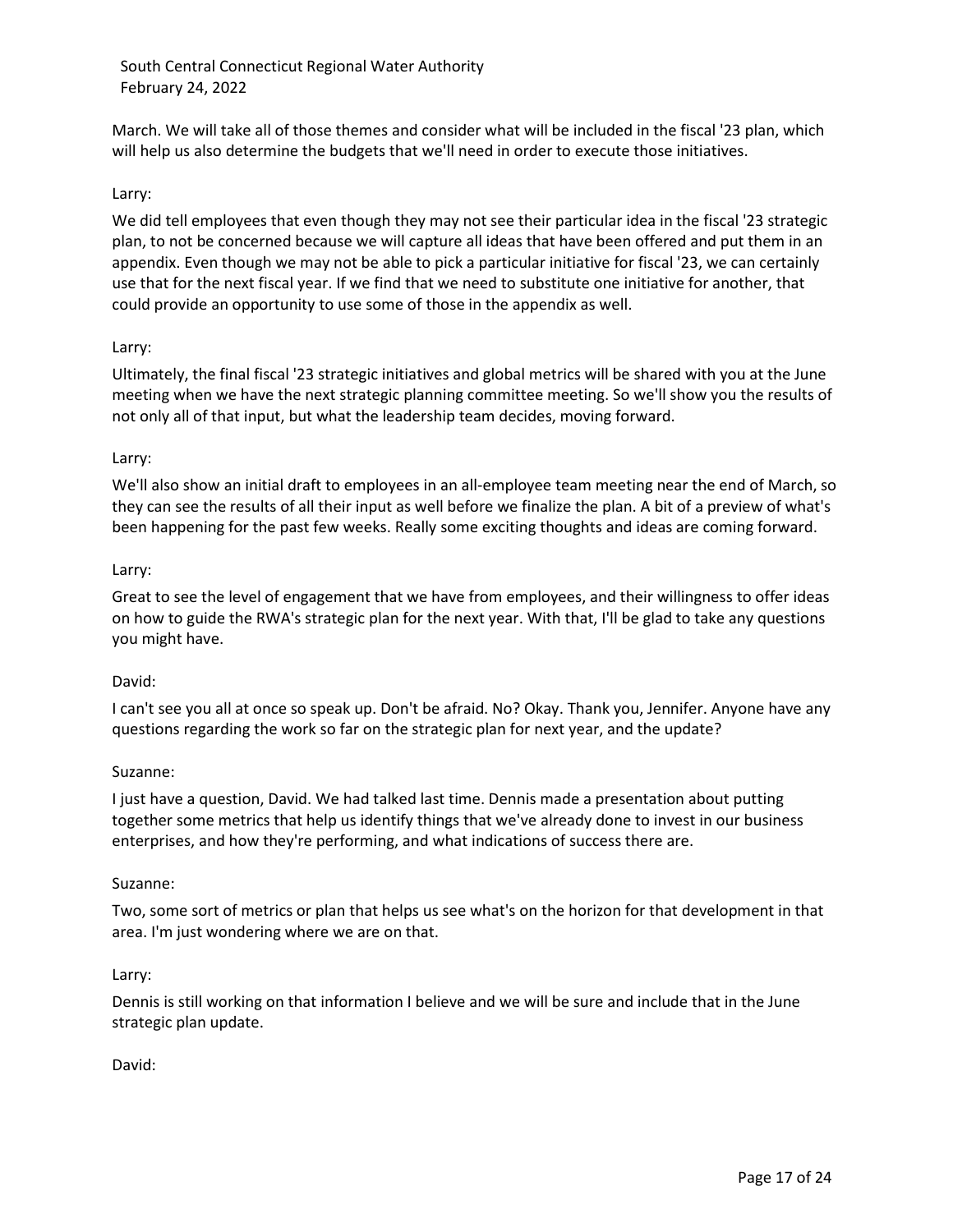We may get an update sooner on the commercial business because we have a meeting of that coming up.

## Larry:

I'm not sure whether he'll have that information completed by then.

## David:

Could actually fit for either one when it's ready, and just an update.

## Prem:

Just to add, and thank you, Larry. We are working on that, to your point. As you all know, we actually have a formal monthly governance that we meet every month to review the differentcommercial enterprise's divisions. We are preparing for that, so we should have that update in the upcoming meeting, David as you mentioned. We'll be ready for that. We'll come back to you, Larry, on that.

## Larry:

To Prem's point, management is reviewing the business status monthly. It's not like we're not doing anything with it. We just haven't formally presented the metrics to the board.

Prem:

Yeah.

David:

All right. Anything else? Any other questions or comments regarding this?

### Catherine:

Well, this probably can wait until we actually have some metrics, but do you have a sense, Larry, of how this employee input is affecting morale? Positive, flat, negative, anything.

### Larry:

That is an interesting question. My sense is that working remotely has presented some extra challenges in terms of keeping employees engaged and involved in the business. This past Tuesday, as you know, we had everybody come back into the office that had been working remotely, back on three days in the office and two days working remotely.

### Larry:

I think one of the things that the leadership team's going to take up beginning tomorrow is, we'll start considering other things that we can do to enhance engagement. I think the fact that we had 90 employees participate in these strategic planning sessions, I think is a good, strong indicator because our best sessions, a few years ago only had 110.

## Larry:

While it's about 20% less, it's still, I think, a good turnout. The remote working does present extra challenges.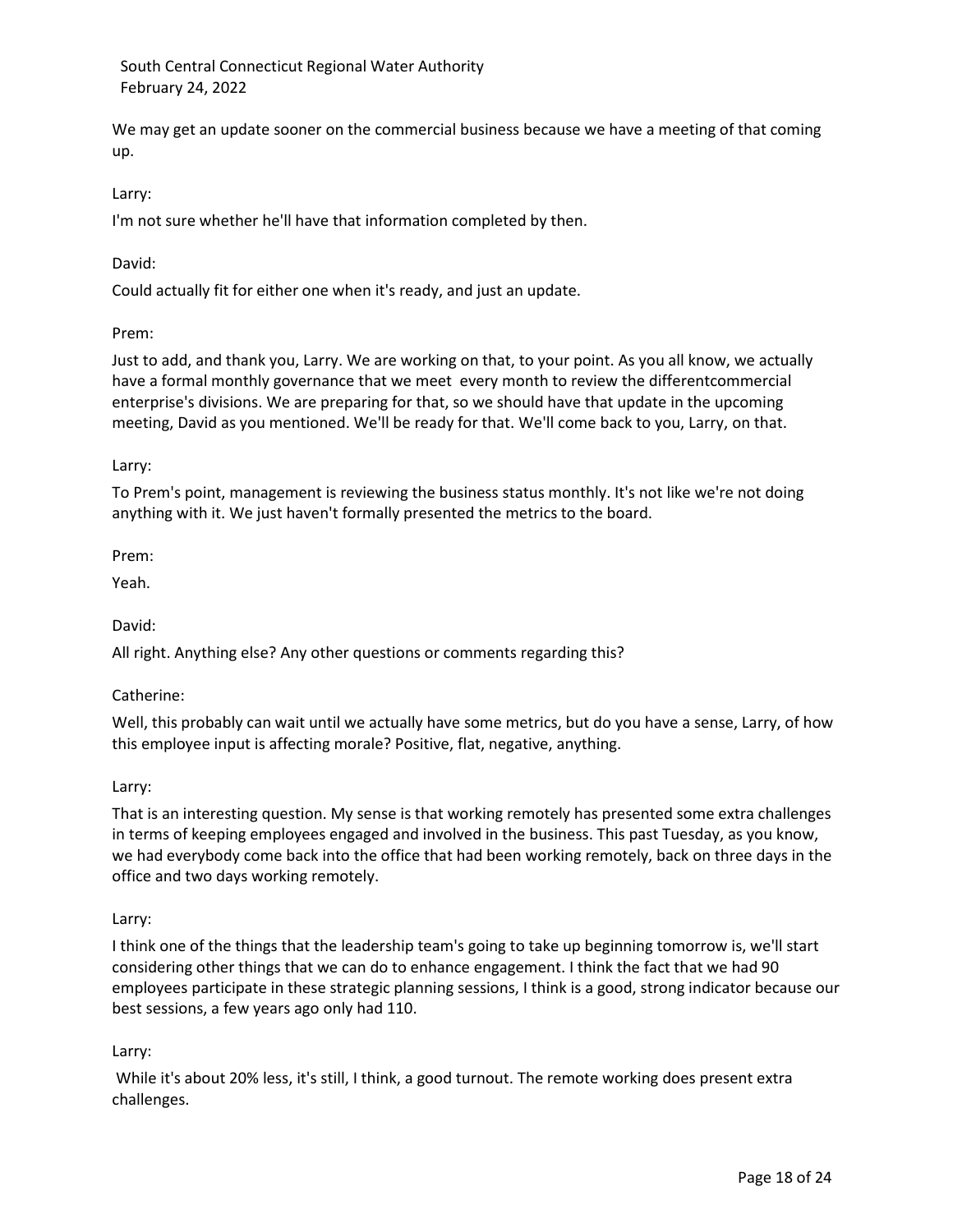Catherine:

Thank you.

# David:

Not to put Donna on the spot her first meeting and whatnot, but this is over a third of our workforce participating in this. In your experiences with other companies, is that good? Is that low? Do we need to get in a concerted effort to get more involvement or are we ... How do we fairing?

Donna:

It's a very good point. I think that, that's probably normal, especially given that you have a large workforce in field operations. Some of it could be just accessibility and them not being able to carve out the time, but I would say that, that's ... I think, Larry, you had said that it was about half of the population that you typically find that, responds to those types of things.

Donna:

I think that, that's actually, generally good, given just the dynamics of the workforce.

David:

Thank you. All right. Any other questions regarding this? All right. Then I'll ask for an adjournment of the strategic planning committee, and reconvene as the Authority.

Suzanne:

So moved.

David:

Moved by Suzanne. Seconded by Kevin. All those in favor, signify it by saying aye.

Suzanne:

Aye.

David:

Passes unanimously.

[STRATEGIC PLANNING COMMITTEE ADJOURNS AT 2:09 P.M.]

David:

All right. Item G is, act on matters arising from committee meetings, and there are none that we need to vote on. There's a body that was voted on in that committee, so we'll move to updates. We'll get a brief COVID update from Paul. There he is. I see him.

Paul:

I am here.

Larry: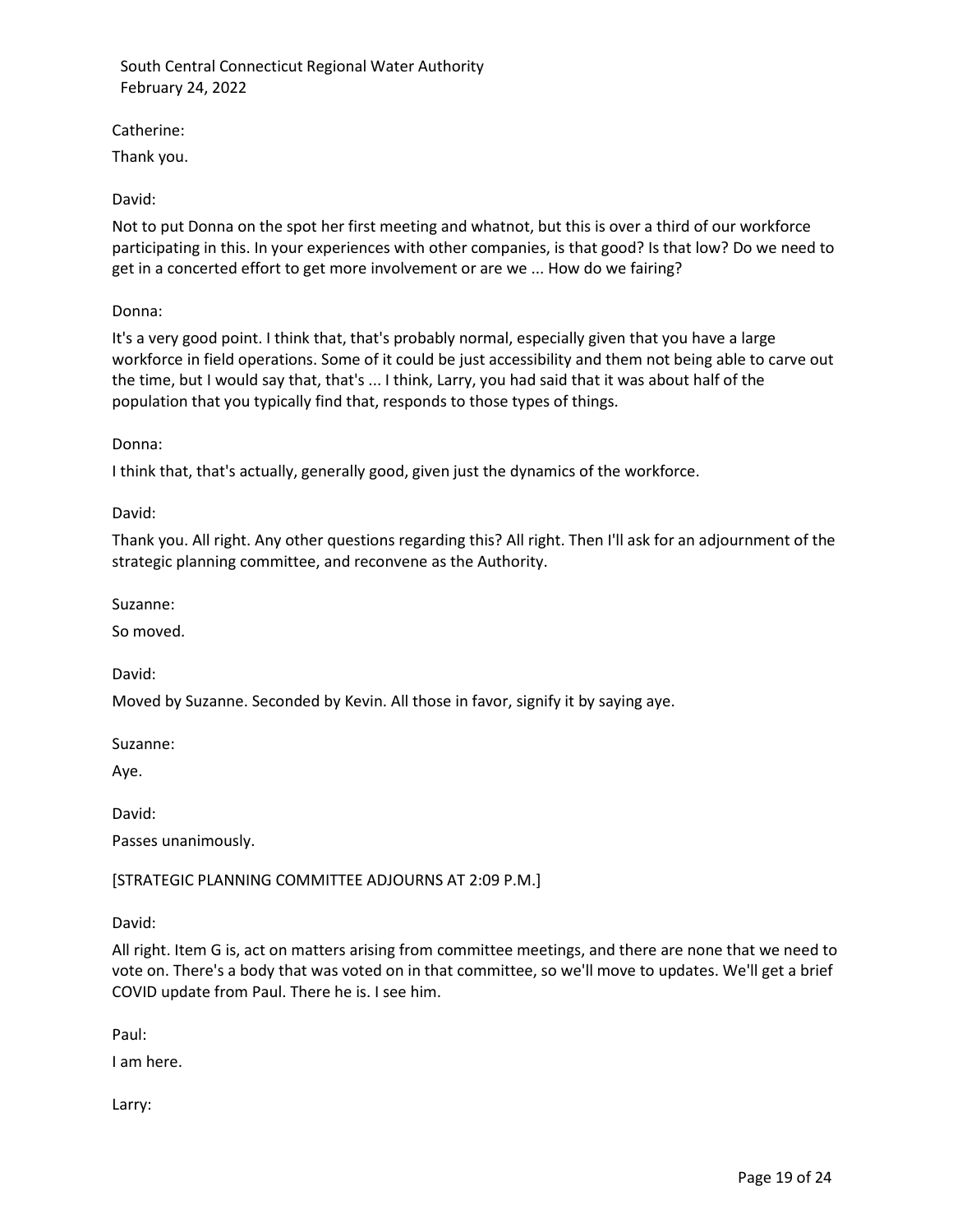He'll provide the COVID update and this will be Paul's last meeting. He's been working with Donna this past week in a transition mode.

## David:

Thank you very much for your service with us. We appreciate it.

### Paul:

It was a pleasure, and I really enjoyed working with the Authority and everybody at the RWA. So, a very, very quick COVID update. I'm very happy to report that we had no additional cases this month, which is the first time that we've had that in an extremely long period of time.

## Paul:

Our vaccination rate has stayed stable at 85%. Overall, in Connecticut, the positivity rate in the last report that I gave to the board last month, the positivity rate was 11.36. As of Tuesday it was 3.51, which is a very, very significant drop. It's reflective of what's been going on, basically in the Tri-state area with all the numbers going down.

## Paul:

In terms of making sure that our staff is safe, we continue the cleaning protocols that we had in place. We still have a mask mandate for all public space within our facilities. If you're walking in halls, if you're in the cafeteria, you're required to wear a mask.

### Paul:

As Larry mentioned, we moved away from having everybody who can work at home, remotely due to COVID, back to our hybrid schedule of three in and two out. It's a little too early to evaluate exactly how many employees are actually following that. It's something that we will monitor moving forward.

### David:

Thank you. Any questions regarding the COVID update? All right. Larry, the rest of the updates?

### Larry:

I'll highlight a few items from my board letter. One of the items that I mentioned is that we did present a letter of intent, including a deal structure with the owner of a local well services company, and due diligence is underway. That is progressing well. We're continuing to have conversations with a regional environmental testing lab.

### Larry:

I also wanted to let you know that Rochelle will participate in an upcoming panel discussion on the Infrastructure Investment and Jobs Act that is being held by The Certified Construction Managers Connecticut chapter, which will be up in Hartford.

## Larry:

She will be joined by representatives of DOT, The Office of State Broadband and a real estate consulting firm to discuss the infrastructure bill and how it impacts business. It's her opportunity to provide an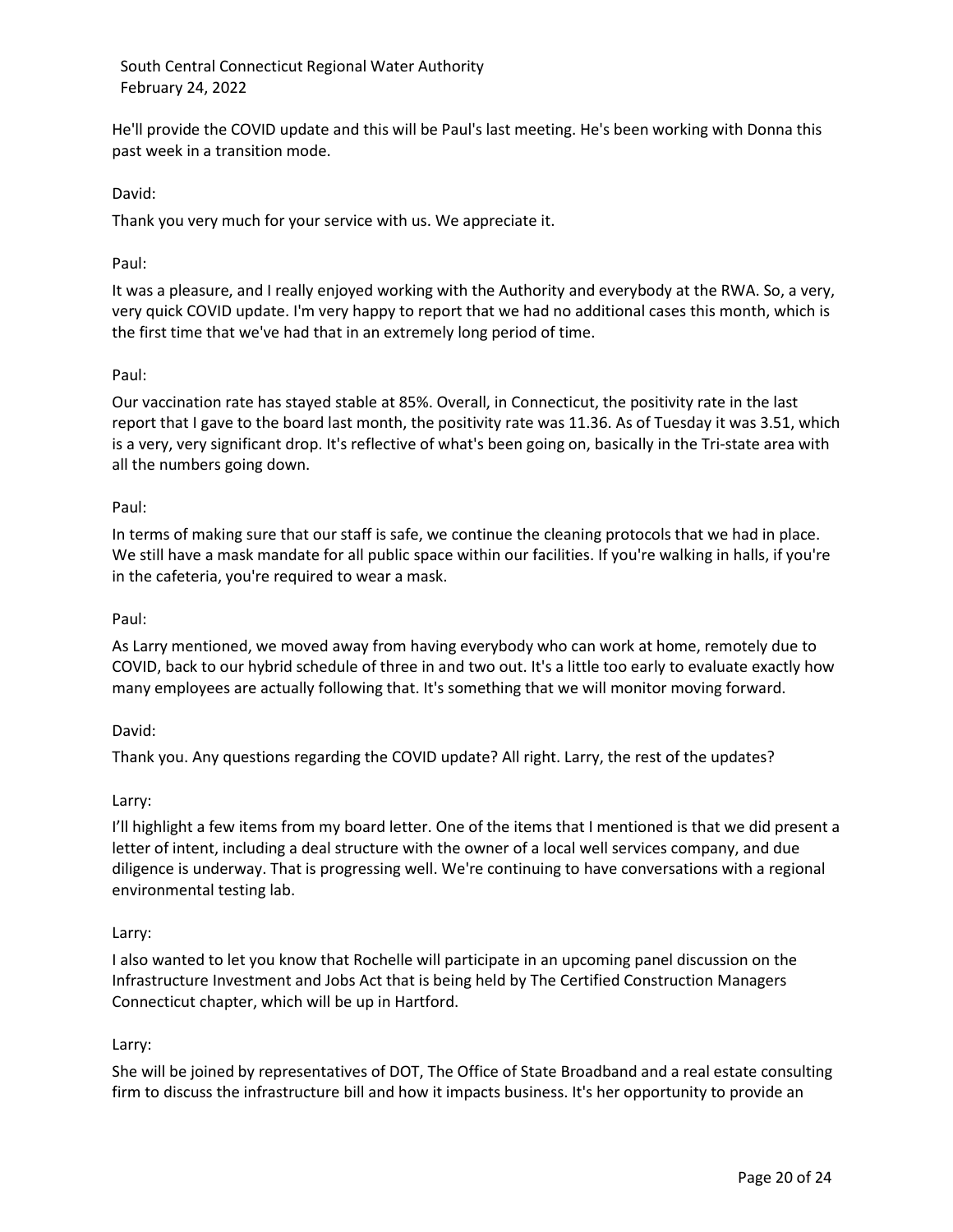advertisement on why Regional Water District should be included in that funding, since so much of that funding does come through federal legislation.

## Larry:

Also, too, Jim Courchaine is away this week. He's in Florida, and he is a panelist on a half-day session on workforce development. How to develop the whole person, so it's not only the hard skills, but also the soft skills, such as discipline techniques, effective writing, presentations in front of small groups. He's presenting to the Water Utility Management Conference of The Water Environmental Federation, which is a very large water and environmental and waste water group. He's there representing the RWA and flying the flag. Those are all of my key updates for this month.

### David:

Great. Any questions regarding that? I actually have a question in there. Within your report, you talked about, obviously the phone volume going up because of the monthly billing. Now that we're near the end of February, have we seen ... So we have more information on what's contained in the report, are we seeing a decent collection rate for the people that are now getting monthly instead of every other month? How is that? Every third month. How is that going?

## Larry:

I'll have Prem talk a little bit more about that because he's putting together a plan that the customer service representatives that handle collections are prioritizing those accounts that are the largest. They're going after those that provide the greatest opportunity to reduce the accounts receivable.

### David:

I didn't mean ones were behind on. I'm sorry I used the wrong terminology, but I'm just wondering how the regular monthly bills are being paid, now that they're monthly instead of quarterly? Now that we have another month, almost another month because we're near the end of February already now, and the report, the information is dated through January. I'm just wondering-

Prem:

If you don't mind, I'll take that question-

David:

Thank you.

Prem:

I think, overall, David, as you know, we changed the frequency of the billing monthly. We still have customers who, probably are getting a bill based on the number of days. Let's say their last bill was in October and then their bill comes in January. There are certain variations.

### Prem:

A frequency has changed. In terms of the collection, first to talk about the calls. January was a pretty hard month for us. At certain peak times, we received almost 650 calls a day. It was almost twice the number of calls that we used to receive. We started to taper down a little bit because, as you know there's always a spike after a big conversion that happens.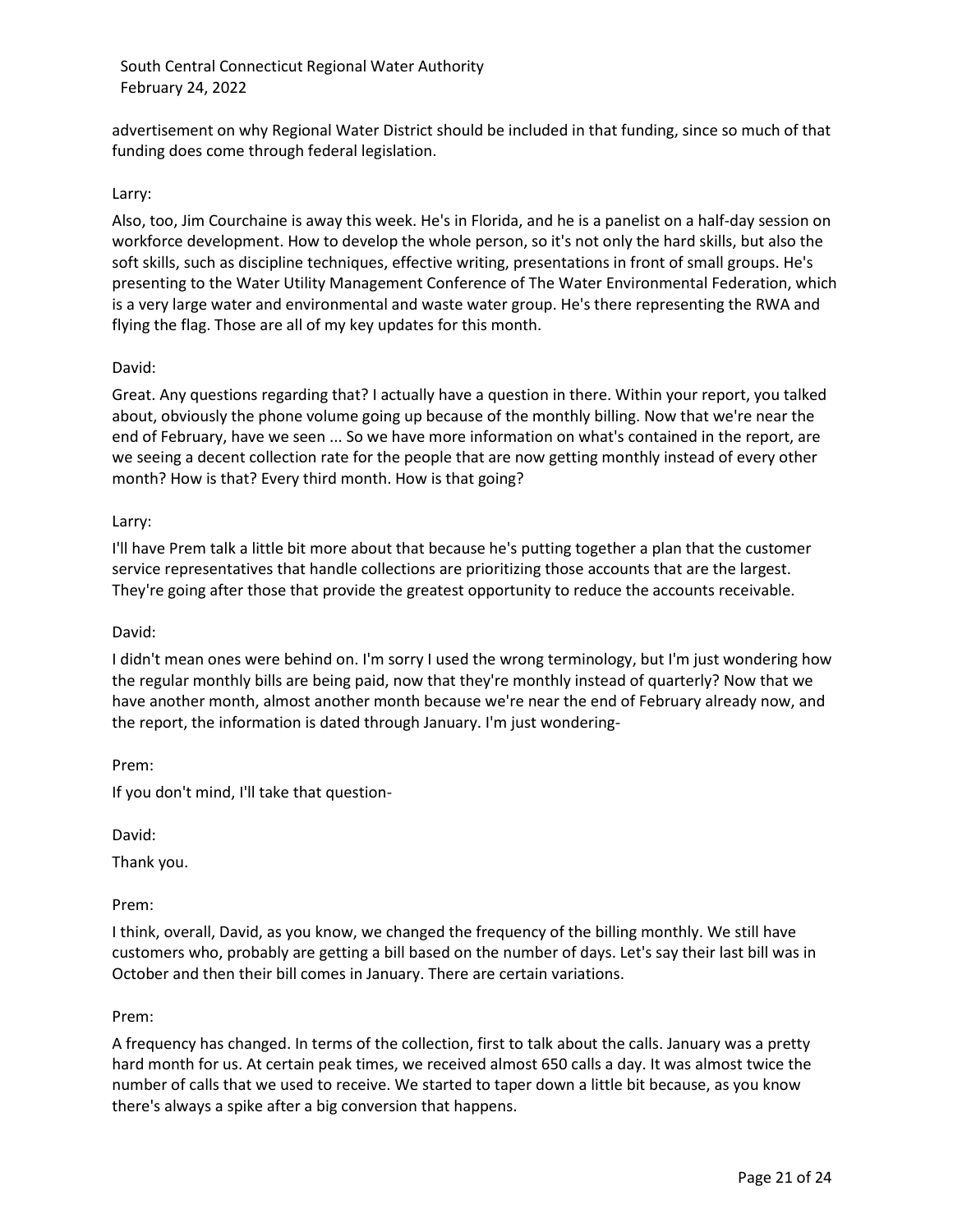## Prem:

We are close to 420 calls a day now. We are tapering down, but that's not going end until the end of March because that's when all the customers would have been converted. That's what's happening there.

### Prem:

In terms of the collection charges, we are getting those calls about clarifications on billing. In terms of customers making the payments, those are going pretty well. I don't see it as a challenge.

## Prem:

Of course, to Larry's point earlier, we had to shift certain of these resources. We have special billers. We used to actually use some of them for our collection strategy, but because of the volume of calls, we have shifted the gear a little bit. They're actually, also taking calls now, but we will pick it back on.

## Prem:

One strategy we are using is, we are looking at the highest ... Let's say, based on the outstanding bills that we have, we have prioritized commercial customers, and we are really making calls for those customers. That's the way we are approaching it, but I do believe that by end of March we should be pretty much in a normal state. We should get back in the normal state.

## Prem:

It will still be pre-pandemic levels. If you remember, the call volumes did go down because of COVID. We will be expecting those calls, but at least it's not going to be thrice the number of calls, et cetera. I think that's what we are approaching it. I don't know, Rochelle, if you have other insights you would like to add.

### Rochelle:

I would just add that as Prem mentioned, January was very much a transition month, so some people got a bill for a few days. Some people got bills for almost three quarters. I think the return to normal will really be more in February. We're expecting that to be a more normal month. We'll definitely be watching to see, do the collection patterns change with monthly billing?

### David:

All right. Any other questions or comments? All right. Then we've actually come to the last-

Larry:

David?

David:

Yes.

Larry:

There's one item that I wanted to discuss very quickly as part of my highlights. That would involve an executive session concerning real estate.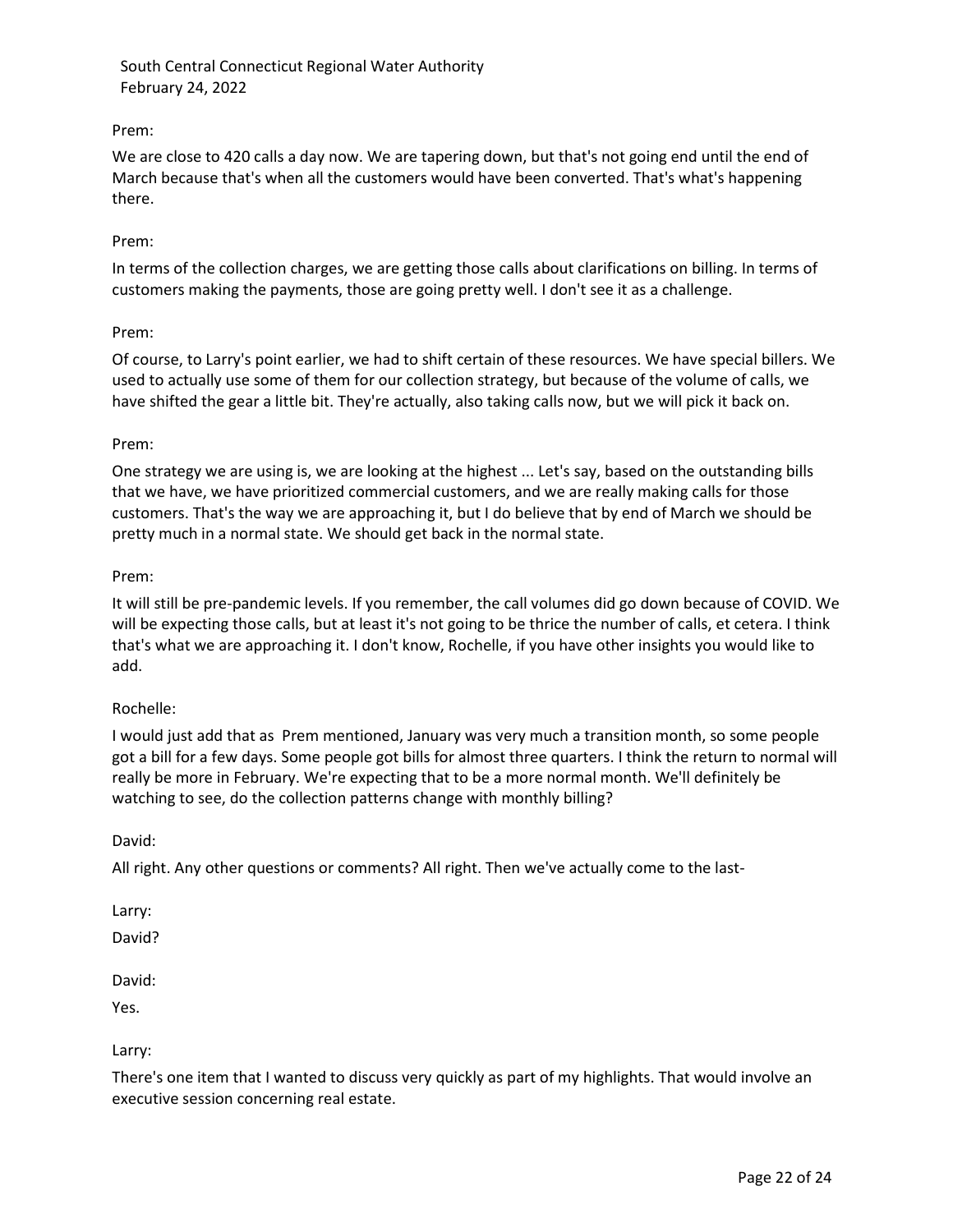## David:

All right. Well, then let's do this. Our next item on the agenda is executive session. We planned on discussing personnel matters and we also can add land and negotiations as well. Then we're ready at that time now. Charles, I want to say thank you for being with us this afternoon. We will see you tonight.

### Suzanne:

Bye, Charles.

David:

I see your mouth going and I'm sure you're saying goodbye or thank you, but you are on mute.

Charles:

Bye, everyone. Thank you.

David:

All right. Bye. See you tonight. Thank you. All right. I'll accept a motion to go into executive session to discuss land matters as well as personnel matters. For the land matters, we are inviting who?

Larry:

Let's see. We'll invite, I think the leadership team. They've been involved in land matters.

David:

Makes sense. All right, as well as Jennifer. Okay. Then for the personnel matters, it'll actually just be the board. With that, I will call for a motion. Who would like to move that?

Catherine:

I'll move the question.

David:

Thank you, Catherine. Seconded, Suzanne's pressing her button there. I can see.

Suzanne:

Yeah. I'll second it.

David:

All right. All those in favor, signify it by saying aye. Aye.

Group:

Aye.

David:

All right. We are in executive session and we will discuss the land matters first.